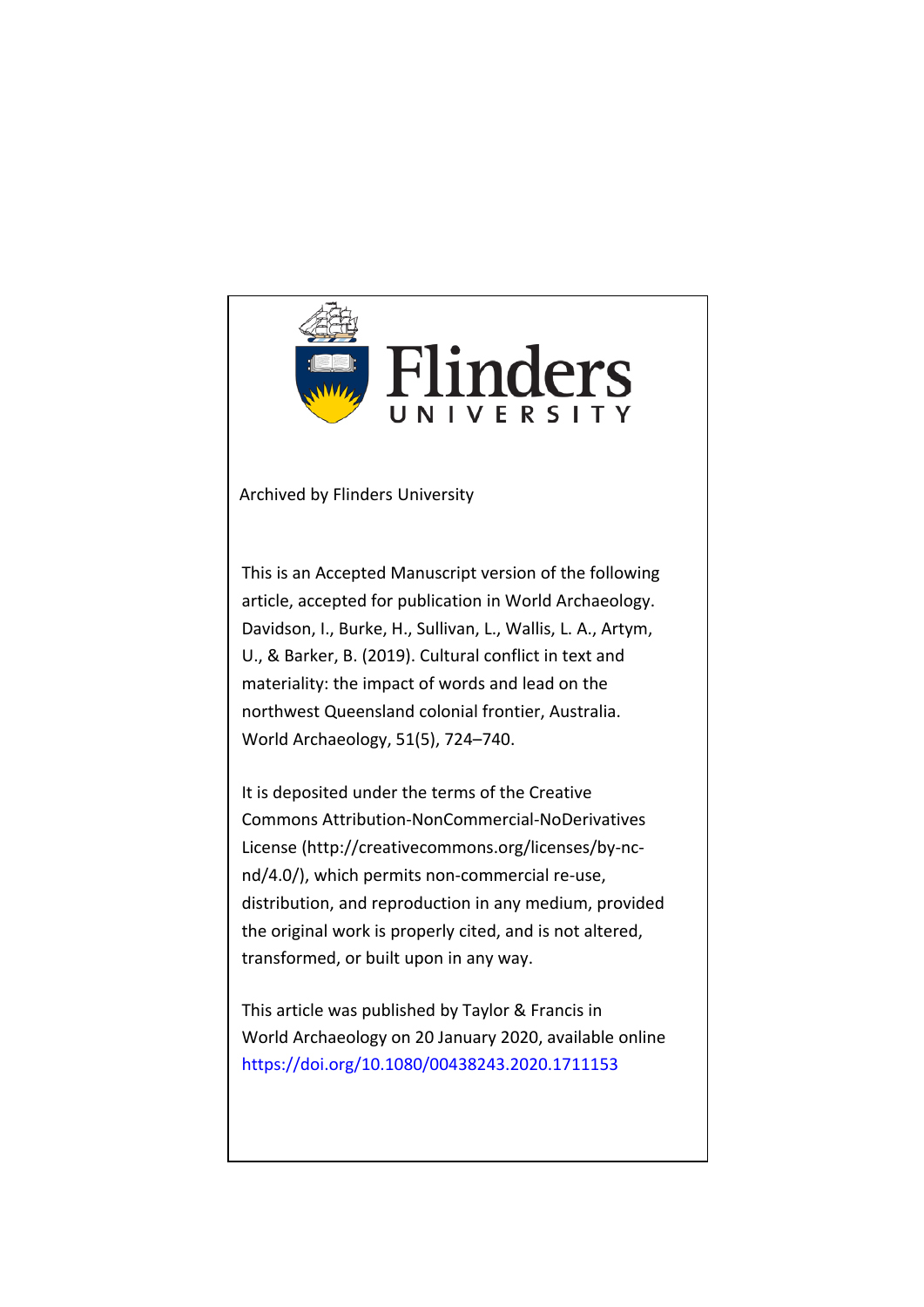# **Cultural Conflict in Text and Materiality: The Impact of Words and Lead on the Northwest Queensland Colonial Frontier**

lain Davidson<sup>1</sup>, Heather Burke<sup>2</sup> [Corresponding author], Lance Sullivan<sup>3</sup>, Lynley A. Wallis<sup>4</sup>, Ursula Artym<sup>2</sup> and Bryce Barker<sup>5</sup>

1. School of Humanities, University of New England, Armidale NSW 2351. iain.davidson@live.com.au; ORCID: 0000-0003-1840-9704.

2. Archaeology, Flinders University, GPO Box 2100, Adelaide SA 5001.

Heather.Burke@flinders.edu.au; ORCID: 0000-0002-1141-9072;

Ursula.artym@flinders.edu.au.

3. 4 Laburnum Street, Cranbrook, Townsville Qld 4814. marrinyama1@gmail.com.

4. Nulungu Research Institute, University of Notre Dame Australia, PO Box 2287,

Broome WA 6725. Lynley.Wallis@nd.edu.au; ORCID: 0000-0002-9324-8069.

Toowoomba Qld 4350. barker@usq.edu.au; ORCID: 0000-0002-6008-6411.

5. School of Humanities and Communication, University of Southern Queensland,

# **Word count:** 7458

# **Data Availability Statement**

The data that support the findings of this study are openly available through the Flinders Academic Commons at http://doi.org[/10.25957/5d9fb541294d5.](http://dx.doi.org/10.25957/5d9fb541294d5)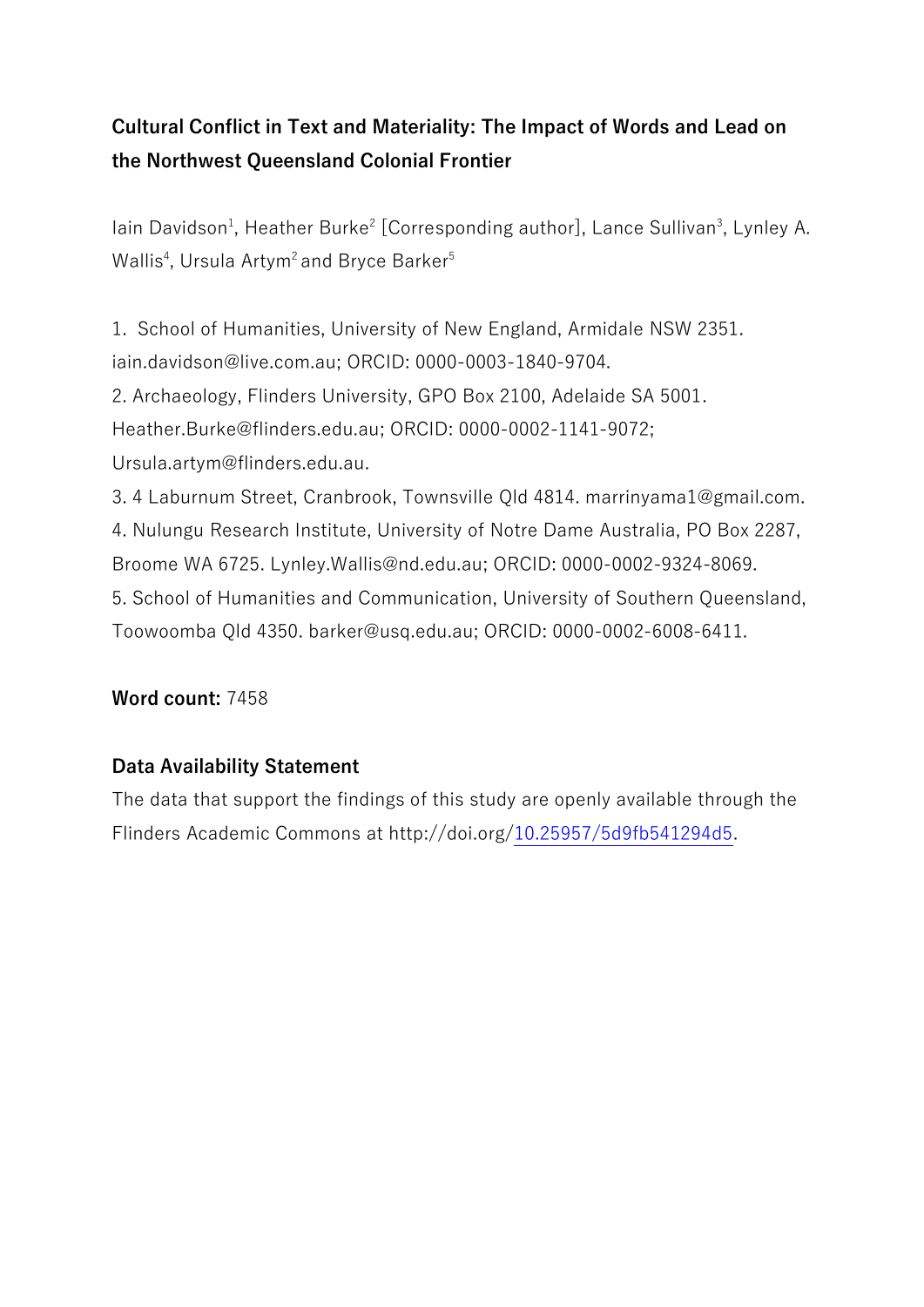# **Abstract**

The "Frontier Wars" in Australia were a series of conflicts carried out at different times and places by various military and civilian actors between 1788 and c1938. One of the principal agents in this violence in the colony of Queensland in the late 19<sup>th</sup> and early 20<sup>th</sup> centuries was the paramilitary Native Mounted Police (NMP), who were tasked with protecting settlers from Aboriginal resistance. This paper examines written and oral accounts of frontier conflict between settlers, Aboriginal people and the NMP in northwest Queensland and places them into the context of the archaeological evidence from an NMP camp site. It thus emphasises the different types of stories that arise from different sources of historical knowledge and how oral histories transformed into print interact with oral histories of subaltern peoples. Investigation of the archaeology of related sites suggests that they refer to events at a quite different scale.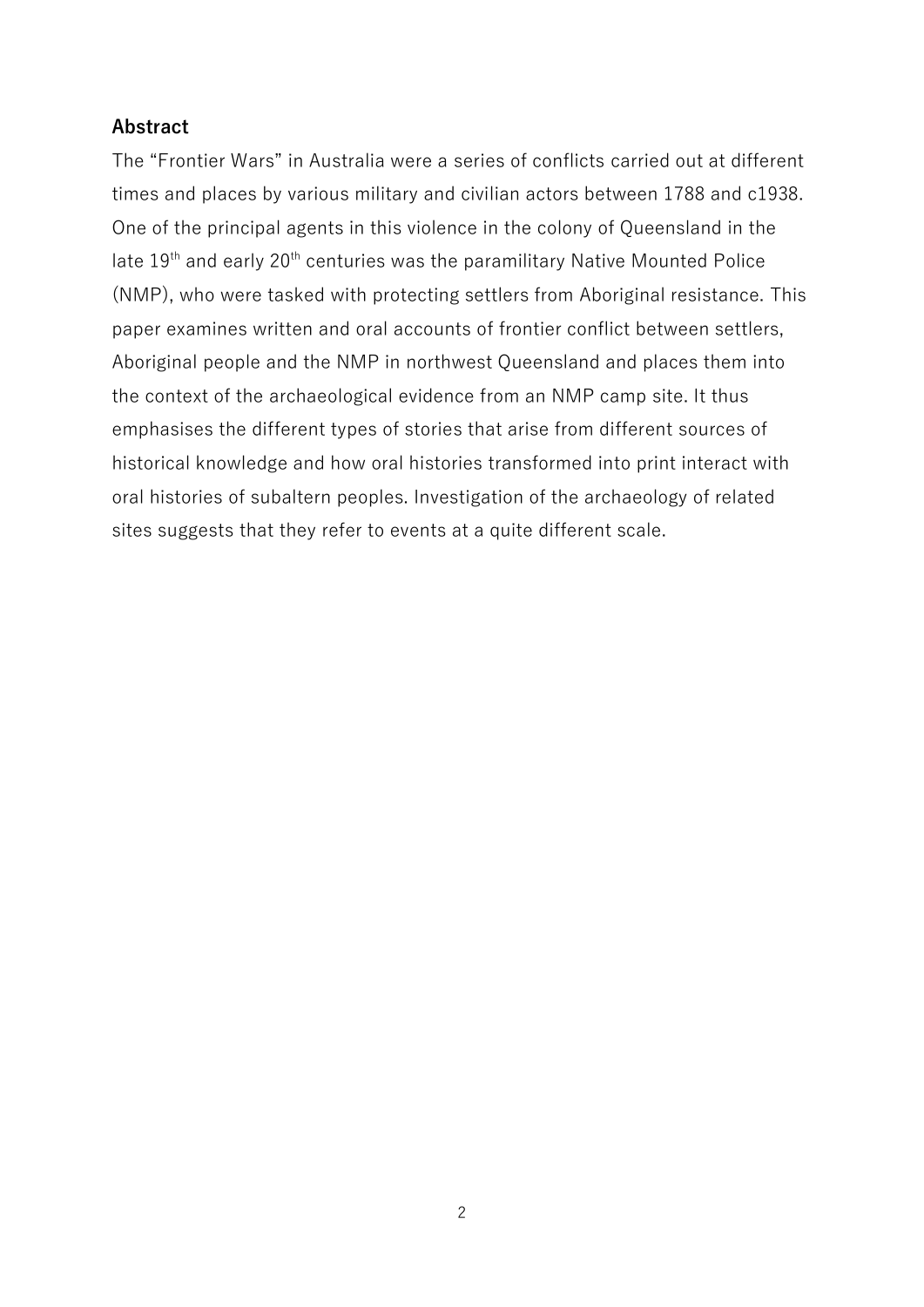# **Keywords**

Native Mounted Police, frontier violence, historical archaeology, colonial Australia, oral history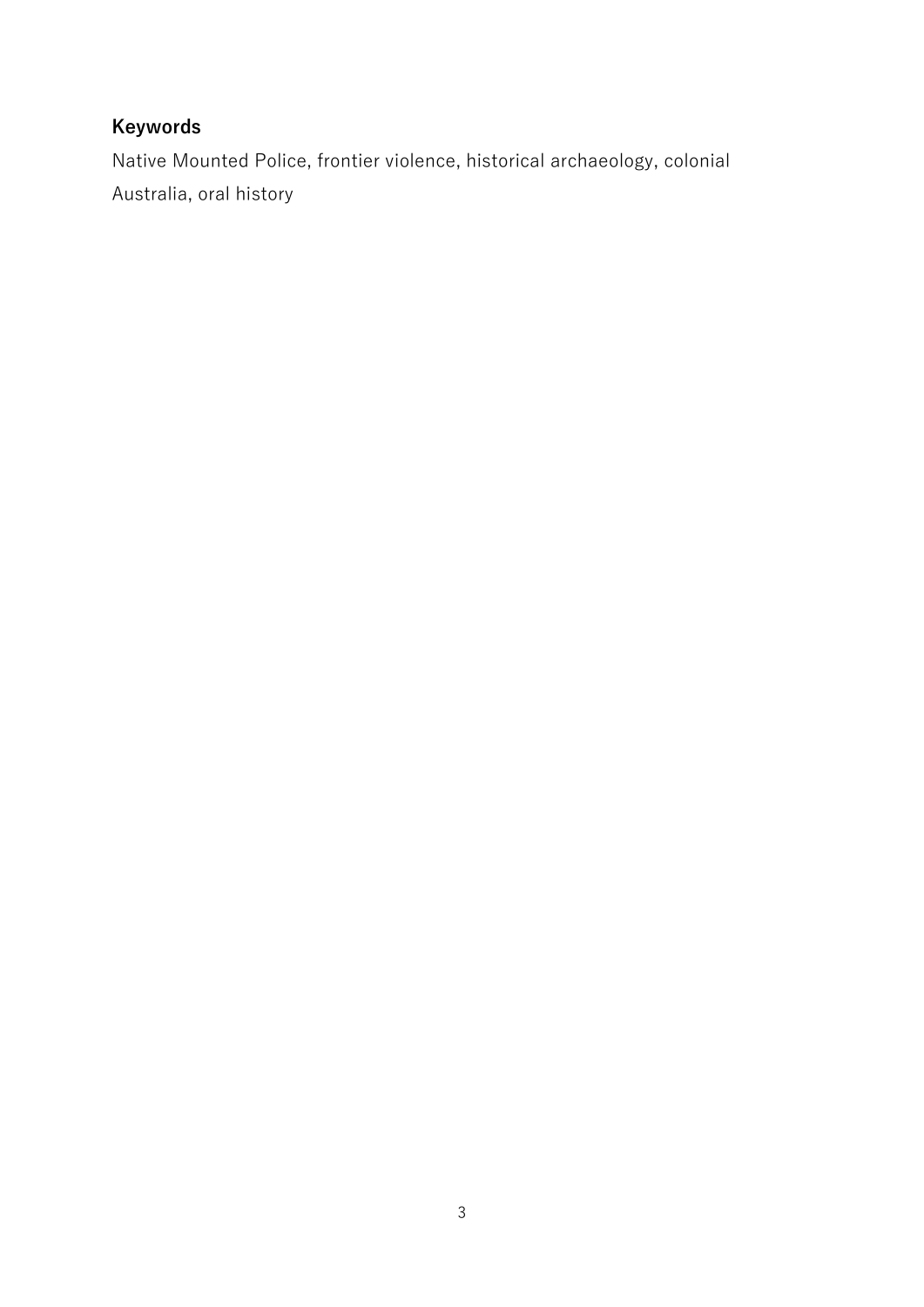#### **Introduction**

Conflict was endemic to the expansion of European powers into New Worlds from the 15<sup>th</sup> century onwards, as Western systems of exploitation clashed with the presence and needs of Indigenous societies (see, for example Haecker 2019; Wolfe 2006). In Australia these upheavals are known collectively as the "Frontier Wars" (Attwood 2011; Connor 2005; Foster and Nettelbeck 2012)—in reality a series of conflicts carried out across the continent at various scales by British colonial forces, police and colonists from 1788–c1938. Such conflict was internal to both the geography of Australian colonies and the perceptions of the conquerors, but was external in that it involved violence between colonists and Indigenous peoples who had (and have) not ceded sovereignty. In its ubiquity, this violence centralised conflict as a core component of both the Aboriginal and colonist frontier experience (Connor 2005:xii).

Unequally directed against Aboriginal peoples, the Frontier Wars deployed violence in many forms, including killing, kidnapping, rape, enforced removal and domination through labour and other racially asymmetrical relations. Non-Aboriginal Australia generally knows of these conflicts through written records produced by non-Aboriginal people, more often based on imperfect memories than on contemporary eye-witness accounts. Despite their inherent flaws, such written sources have inevitably emerged through time as the authoritative accounts, and serve to promulgate a version of events that places the victors in a sympathetic light. But there are other sources of historical knowledge that often challenge the dominant narrative, particularly the oral histories held by Aboriginal communities, and archaeology. Oral histories are unlikely to be precise about chronology, become more generalised over longer durations, and are prone to processes of mythologising (Curthoys 2003; Morphy and Morphy 1984). At the same time they can be highly accurate for high emotion events, position people in relation to present day concerns, and are continuously reconsolidated through storytelling (Moshenska 2010; Thomson 2011:85–90). As two alternative forms of "cultural construction through history" (Hill 2015:139) we are particularly concerned here with the power relations created through orality and writing in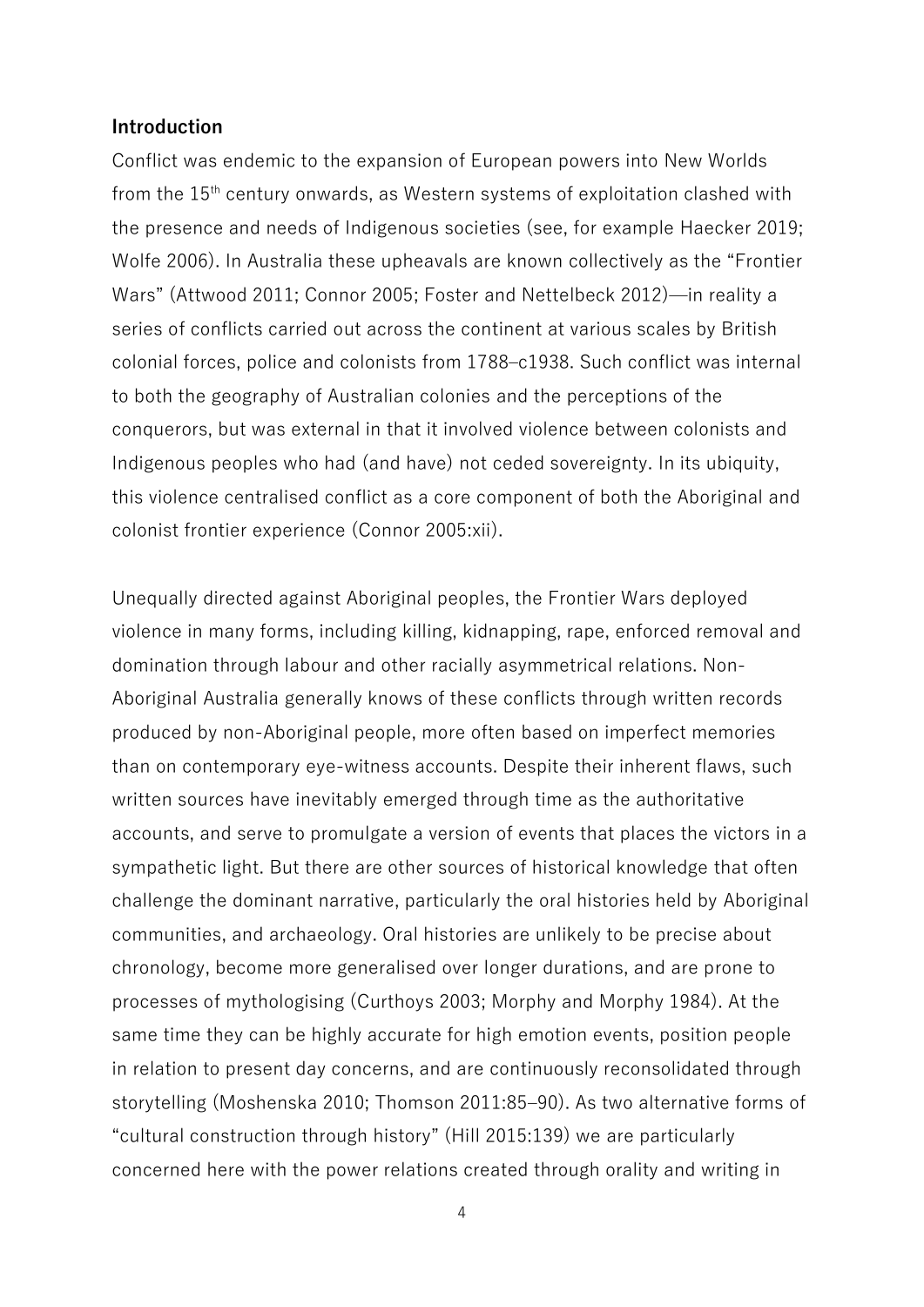colonial contexts. The archaeology results from similar processes, and tells a different but complementary story, without emotion, and generally without evidence about individuals.

In this paper we look at one particular source of frontier conflict in Australia: the Native Mounted Police (NMP). While Native Police forces existed in other colonies, in the northern colony of Queensland the NMP became an entrenched mechanism for frontier violence that lasted for more than half a century (1849– 1904). Part of a broader pattern across the colonial footprint of employing Indigenous forces against other Indigenous peoples, the NMP were a key means by which the civilian state expanded its power into contested territory (Nettelbeck and Ryan 2018). Consisting of detachments of Aboriginal troopers drawn from already subjugated parts of the continent and under the command of white officers, the NMP was tasked with protecting civilians, the land they lived on and their livelihoods from Aboriginal resistance (Richards 2008). Falling under the bureaucratic jurisdiction of the civilian police from 1864, the extent of their violence remains unacknowledged due to the prevailing use of euphemistic language (Foster 2009), the deliberate brevity with which they reported their activities and sizeable gaps in the archival record. Consequently, we sought alternative forms of knowledge about the activities and nature of the NMP through archaeology and oral history.

We focus here on a particular event that took place in the late 1870s, the time of the earliest European settlement of western Queensland (Figure 1), as pieced together from various sources.: four stockmen looking after cattle were killed by Aboriginal people and, in retaliation, many Aboriginal people were killed by settlers and the NMP. In exploring the multiple forms of historical knowledge relating to these events we take the various accounts and place them into the context of archaeological evidence for the NMP. Part of our purpose is to emphasise the different types of stories that arise from different classes of evidence, but also to explore how this variation exaggerates cultural differences about the nature of conflicts between people from different cultures. In

<sup>5</sup>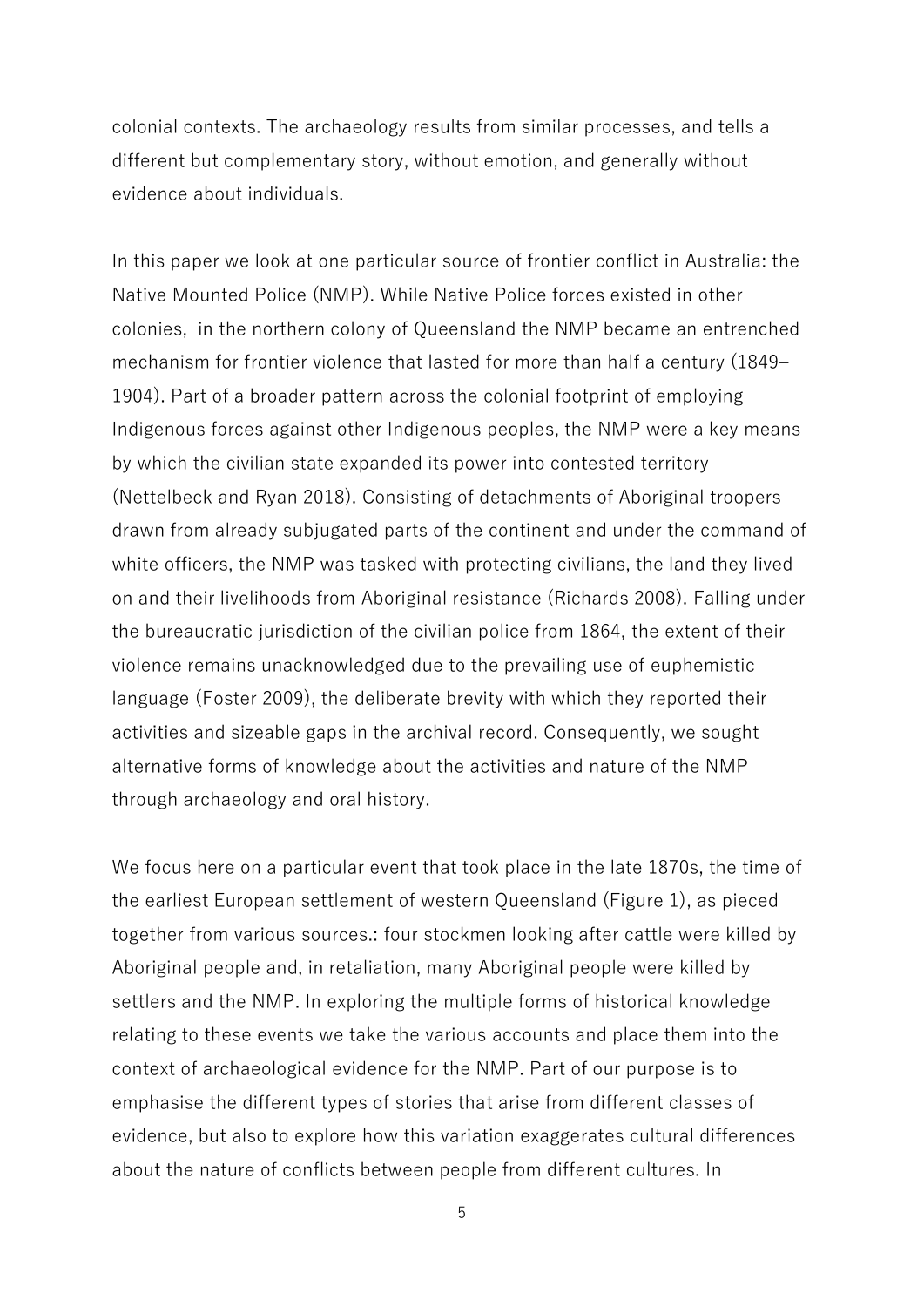conceptualising the interactions between different sorts of historical knowledge, Plato (Phaedrus, 275) lamented that writing would "produce forgetfulness" and was "an elixir  $\cdots$  of reminding" rather than memory; our core argument here is that there are many sources of forgetfulness (such as fossilisation through the printed word) and of reminding (through the material record revealed by archaeology).

[[Figure 1: Places mentioned in the text]]

# **The NMP in northwest Queensland**

European exploration parties began passing through northwest Queensland in the early 1860s, but it was not until pastoral 'runs' (stations) were taken up that persistent settlement commenced. The first runs on the Burke River and its tributaries were taken up in 1877 and 1878—Goodwood by William Paterson; Buckingham Downs by Alexander Kennedy and Robert Currie; and a run that later became known as Stanbrook by Roger Sheaffe. If, as Davidson et al. (2018) have proposed, knowledge of earlier killings had spread from elsewhere, Aboriginal peoples of the region may well have been forewarned of the dangers they were about to face.

At the time the nearest NMP were located over 350 km away to the east on the Diamantina River (*Queenslander* 8 December 1877:13), but by November 1878 Sub-Inspector Ernest Eglinton had been ordered to proceed west with his detachment to form a new camp on the Burke River (Queenslander 28 January 1879:70). Eglinton established his camp beside a large waterhole on Goodwood station in an area known locally as Mucklandama. The waterhole and the wider region were inhabited by several Aboriginal language groups (Horton 1994; Tindale 1974), including Yalarrnga<sup>1</sup> and Pitta Pitta (see Figure 1). In December 1878 the NMP had been resident on the Burke River for perhaps six weeks when a Russian named Bernard Molvo arrived at Wonomo waterhole on Sulieman

 $1$  Modern spellings for this group vary, and include Yulluna, Jalanga and Yalarrnga.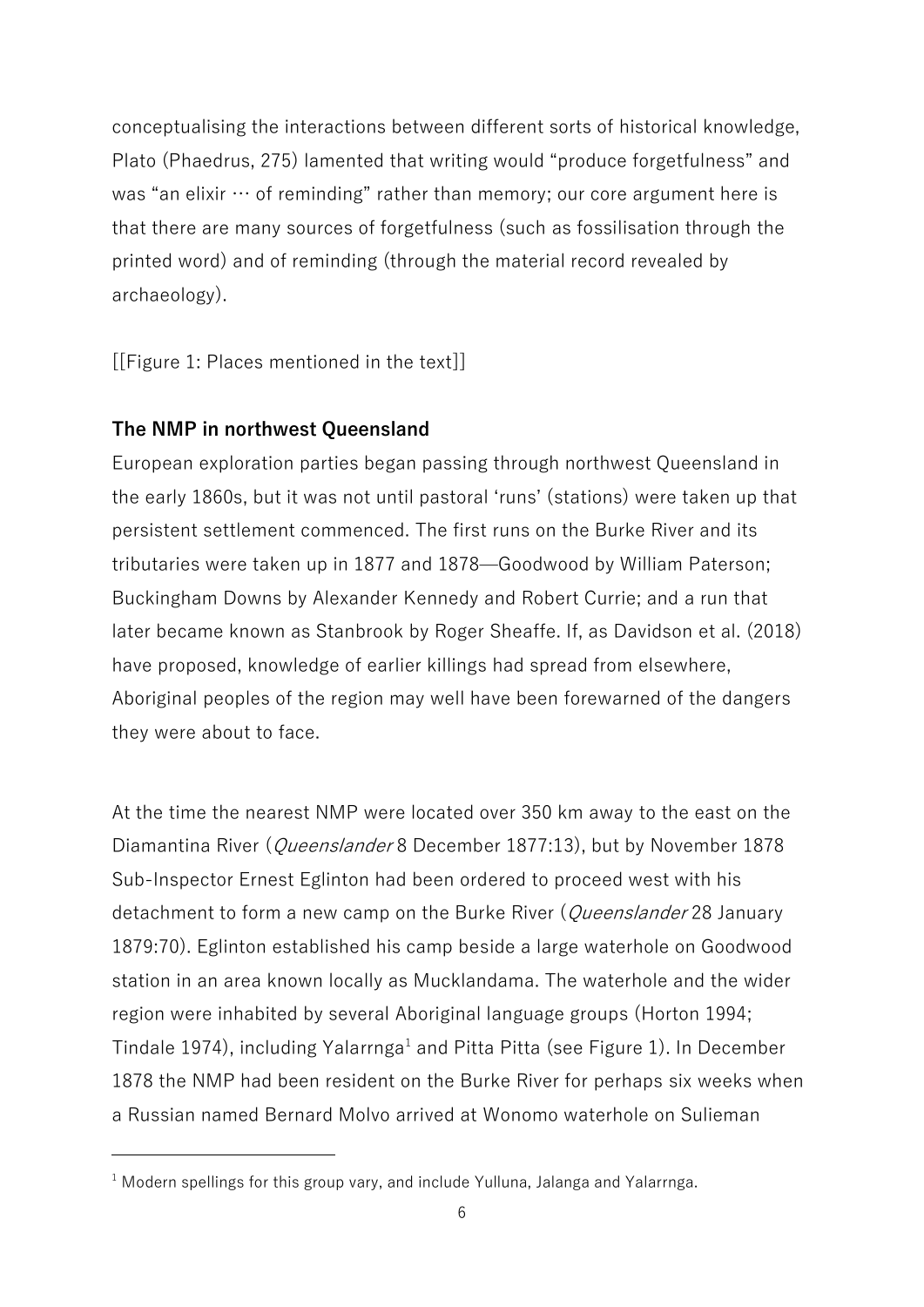Creek in charge of a herd of cattle (Figure 2). Sometime between 12 and 21 January 1879 Molvo and his three male workers were killed by Aboriginal people and their goods either taken or destroyed. This was the first recorded instance of violence in the area and the incident was reported widely in the newspapers at the time and later. The NMP retained a presence at the Burke River camp until 1886, when the detachment was transferred to Toby's Creek, a new camp to the northwest.

[[Figure 2: Wonomo waterhole]]

#### **The Wonomo massacre**

## **Hudson Fysh and Alexander Kennedy's version**

The most widely disseminated version of this event was not recorded until five decades later, when it was told multiple times by pastoralist Alexander Kennedy, whose camp was also located on Sulieman Creek about 16 miles (26.5km) from Wonomo. Kennedy was interviewed for his reminiscences in various newspapers beginning in 1920, and in 1933 Hudson Fysh, a close friend of Kennedy's, codified Kennedy's account in a formal biography. Fysh's rendering most likely derived from an oral history recounted by Kennedy himself, though the latter was not present at the time of the Wonomo deaths. Many of the details he reported can therefore only have been communicated to Kennedy by others.

According to Fysh, news of the Wonomo massacre came to Kennedy "like a bolt from the blue", though the note of warning in his account suggests some degree of wariness already existed amongst the Europeans:

No one will ever know exactly how the massacre occurred, but the most likely story is that the black boy from the Boulia district, who had guided the party proved a disturbing element, and excited the numerous members of the Kalkadoon tribe camped in the vicinity with tales of the white men's possessions and of the superiority of beef over kangaroo and lizard.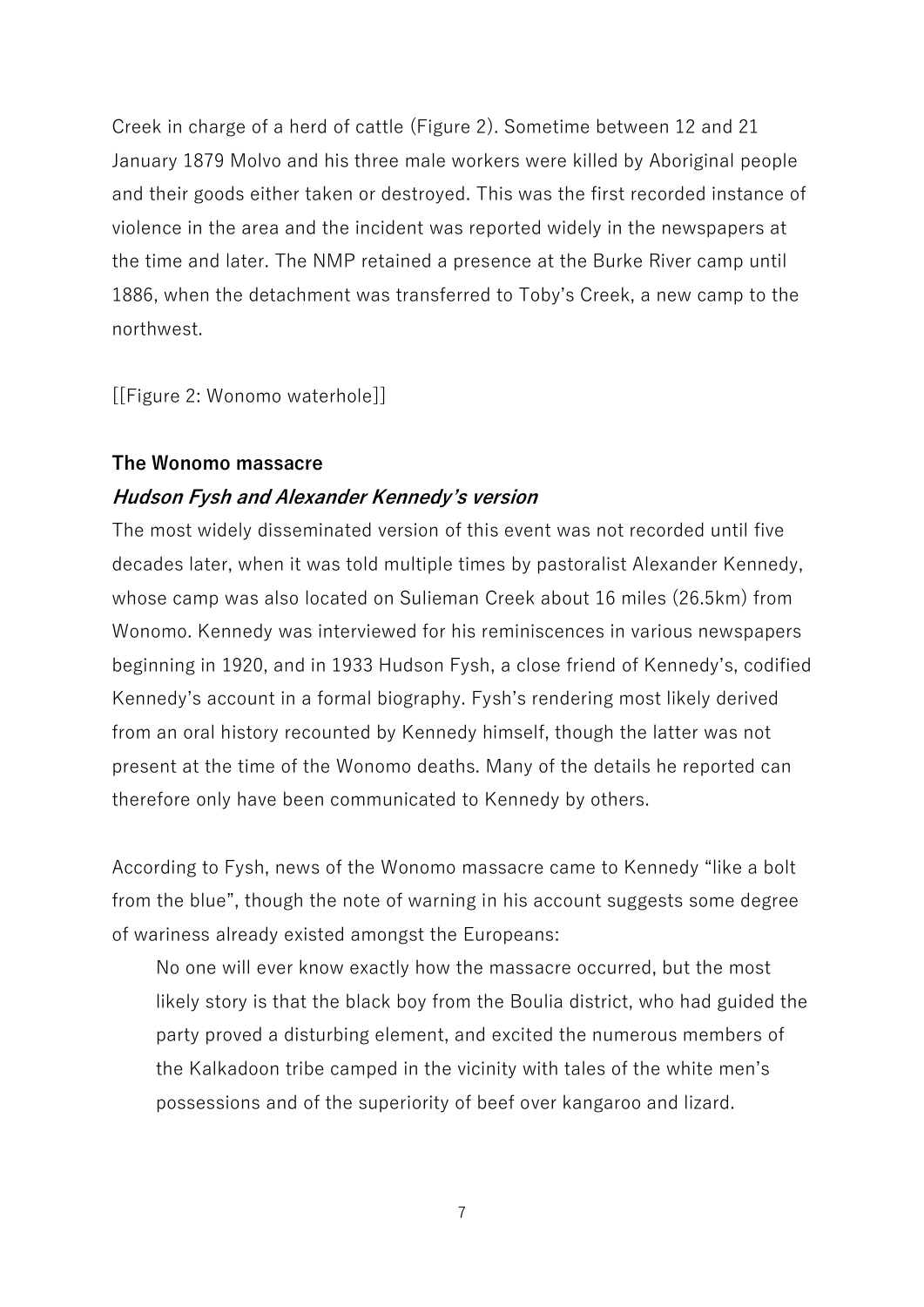Kennedy had warned Molvo of the danger involved in allowing the native tribesmen into his camp, a danger that he himself always avoided, but Molvo did not share the same views on the handling of the native problem. The party let the blacks into their camp and friendly relations seemed firmly established, but the desire to possess the belongings of the party was too strong. One hot evening, when the four whites went down to the clear cool water of the lagoon for their evening bath the sheltering trees and undergrowth round the banks were lined with hidden warriors armed with spears and nulla-nullas. The white settlers were attacked either while in the water or when about to enter it, and their mutilated bodies were left floating there. (Fysh 1961:94)

It is possible that Kennedy's sensibilities were heightened because of previous events and experience elsewhere. He had previously managed stations in central Queensland in 1861 (Fysh 1961:11, 25–26), only four years after the widely known Hornet Bank massacre of 1857, when 11 members of the Fraser family were killed by Aboriginal people and widespread retaliation by settlers and the NMP followed (Reid 1982).

Reprisal killings after the Wonomo deaths took place in several stages: some soon after the murders, some slightly later when Eglinton arrived with the NMP, and others later still when Kennedy returned and, together with Eglinton and the NMP, killed another group in 'the hills':

The ghastly murders were avenged and the tribe scattered, but the settlers in the district did not feel really secure after this evidence of native hostility and kept constantly on the watch. Direct action or evacuation seemed the only two courses, and in the history of conquest the world over, the stronger measure has usually won. (Fysh 1961:97)

## **Accounts by other participants**

Various newspapers were swift to publish accounts of the event by several anonymous local sources (*Brisbane Courier* 5 March 1879:3) and by William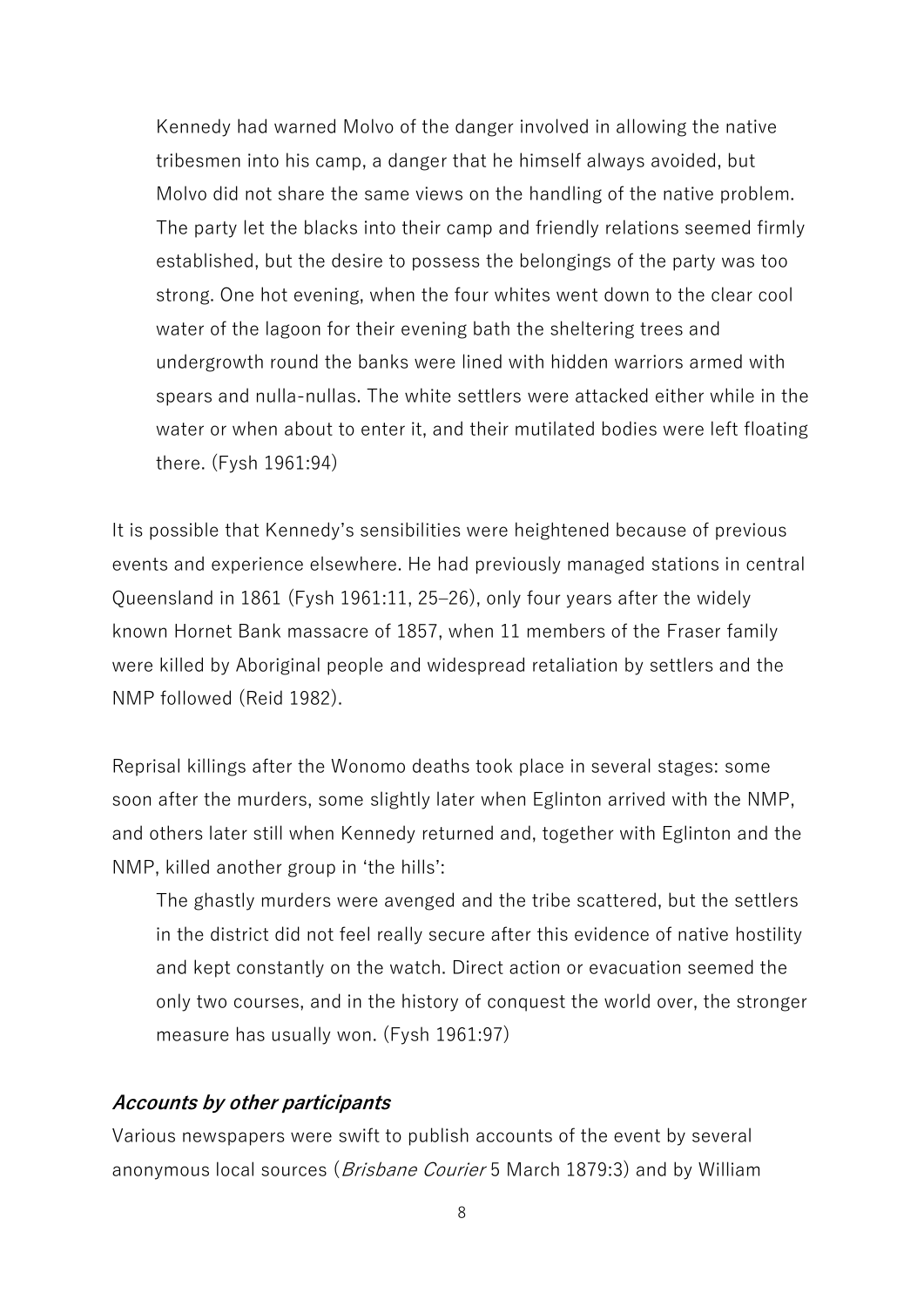Paterson (Morning Bulletin 1 March 1879:3) only weeks after the event. Later retellings were provided in 1917 by Frederick Margetts, Kennedy's manager who was resident on Buckingham Downs at the time of the killings (Townsville Daily Bulletin 29 June 1917:2), in 1921 by Ernest Eglinton (*Queenslander* 8 January 1921:11), in 1931 by Kennedy's wife Marion (Townsville Daily Bulletin 27 January 1931:4), and in 1948 by Kennedy's son, Jack (Townsville Daily Bulletin 16 August 1948:5). Like Margetts, Marion Kennedy and her sister Euphemia Currie and their children were present on Buckingham Downs at the time of the attack. It is possible to reconstruct another version of most of the event from these sources. It is also likely that Kennedy himself was aware of many of these accounts by the time he dictated his memoir to Fysh.

Since there were no survivors from Molvo's party, the details of the initial attack can only have derived from the reports of the first visitors to the scene: a party of 'neighbours' (including Margetts and Paterson), who had gone to the waterhole on 22 January to bury the bodies in a communal grave (*Townsville Daily Bulletin* 29 June 1917:2; Townsville Daily Bulletin 16 August 1948:5). These neighbours then tried to follow the Aboriginal party but without success, heavy rain having obscured the tracks. In the process, however, several Aboriginal women were captured and questioned:

From what information that could be got from some of the gins [women], the way the outrage was accomplished was this:— Mr. Molvo and the men were engaged either at meals or bathing, and the blacks, at a signal from Mr. Molvo's own black boy, who, it appears, was the prime mover, rushed up between the men and the camp, thus cutting them off from their firearms, and then killed them with tomahawks and nulla-nullas, and threw the bodies into the waterhole. (*Brisbane Courier* 5 March 1879:3).

[[Figure 3: The grave of Molvo and party]]

The NMP were elsewhere on patrol at the time of the killings, but their return on 28 January heralded a more concerted pursuit of those who were considered to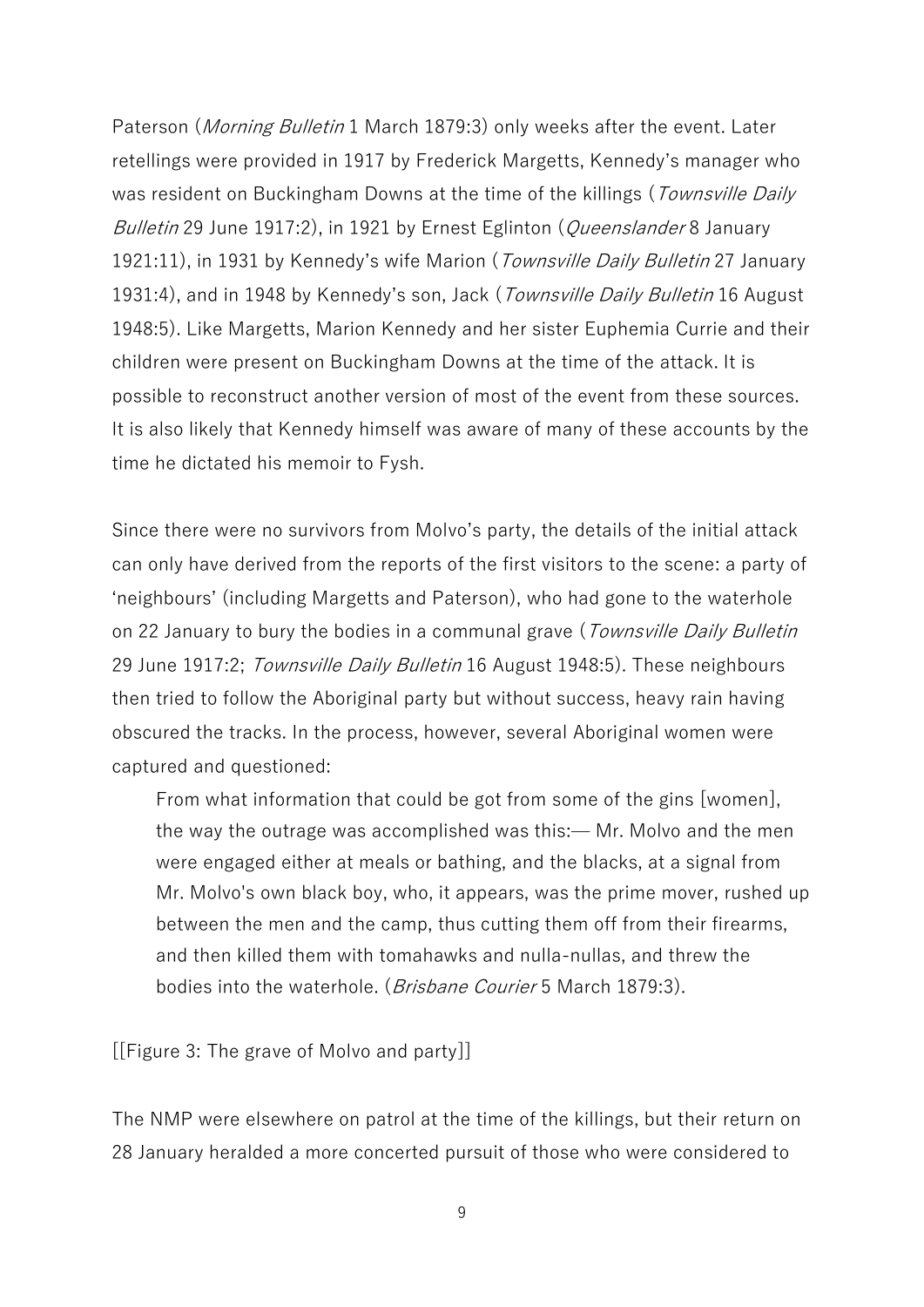be the murderers (*Brisbane Courier* 5 March 1879:3). According to Eglinton, Aboriginal people "fully seventy miles from the scene of the murders" then "learned something of the tireless persistence of the native police, and were disagreeably surprised when, one evening at sundown, while celebrating their victory by a corroboree, they received a visit from a detachment of the force" (Queenslander 8 January 1921:11). Although Eglinton provided no details of precisely what happened, Jack Kennedy's account implies that mainly men were killed, since at Buckingham Downs about a week later,

… a gin came to the door and said a big mob of blacks were approaching. It turned out they were the gins and picaninnies [children] left after the "clean up" by Eglington. They were footsore and hungry and were supplied with tucker (*Townsville Daily Bulletin* 16 August 1948:5).

## **The oral version**

Contemporary oral histories relating to Wonomo and the Burke River NMP were recorded in 2018 and 2019 with Yalarrnga man Lance Sullivan. Lance obtained his knowledge from his uncles, Tom and Clem Sullivan, both of whom were taught by their father, Willie Eglinton, as they lived and worked on cattle stations around the region. Willie was taught by his mother's brother, Momas, who was present at Wonomo during the initial attack. Willie's father was Ernest Eglinton, the NMP officer, and his mother, Ruby, was a Yalarrnga woman who survived the reprisal killings.

According to Lance, the Wonomo waterhole is the beginning of a 'songline' (a sung narrative tracing the journey of an ancestral being, sometimes called a Dreaming track) for the yellowbelly fish, who then travelled south to the junction of the Burke and Wills Rivers near Mucklandama. The deaths of Molvo and his men were not random, but occasioned by their interruption of a ceremony at the waterhole:

When the settlers first came in the Wonomo, they seen all the old people corrobboreeing there, initiation time  $\cdots$  they fired shots at the old people and told them to go away from there. This was a serious offence  $\cdots$  So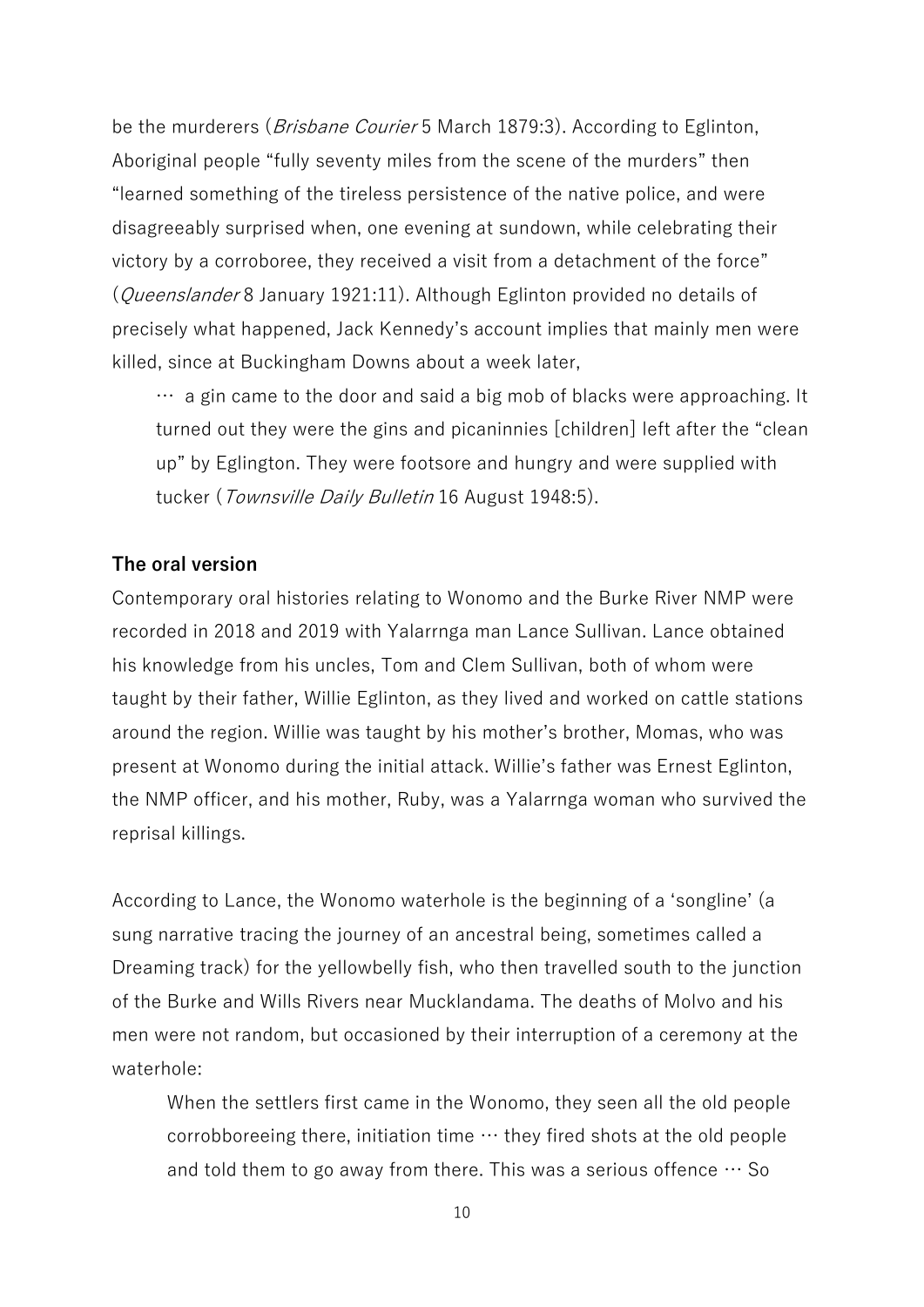some of the men went to the banks of the river  $\cdots$  and they waited until Molvo went in first, the other three men followed him behind. … Molvo … was swimming around and bathing  $\cdots$  the other men [were] near the bank … but then they went in a bit further and that's when the men decided to spear them. (Lance Sullivan interview 30 April 2019)

Having killed Molvo and his men the Yalarrnga decided to make a stronger statement by attacking other pastoral runs:

Some of the men said …"while we all have the numbers, let's send word to the other camps and let's all hit Buckingham, get rid of them one time," because that old Kennedy was at the time riding around the station shooting any Aboriginal that he saw on his property.  $\cdots$  He went right up  $\cdots$ Kennedy rode right up into … today where Monument and all that areas, he used to ride around there shooting them too.

 $[So]$  they  $\cdots$  were running towards the station, gathering other groups of men on the way, word was spreading, so all the men started collecting. And they ran across one of the stockmen, Aboriginal stockman, who was coming back [and] they speared him through the thigh.… But he survived, and another spear went over his shoulder. He rode back, galloped back to Buckingham and he told them that the Aboriginals were coming.

So the Yalarrnga men, they had some of them Waluwarra people with them [and] they went back to the station. First they tried to sneak up on them, but because they were warned, Kennedy and them all were waiting and fired them with rifles and they started shooting them as the men were sneaking up. They waited until they got very close and they started shooting them. And then some of the [Aboriginal] men tried to rush for the door  $\cdots$ but they were shot. … They tried to make a head-on rush, they tried it maybe three or four times but every time they were driven back.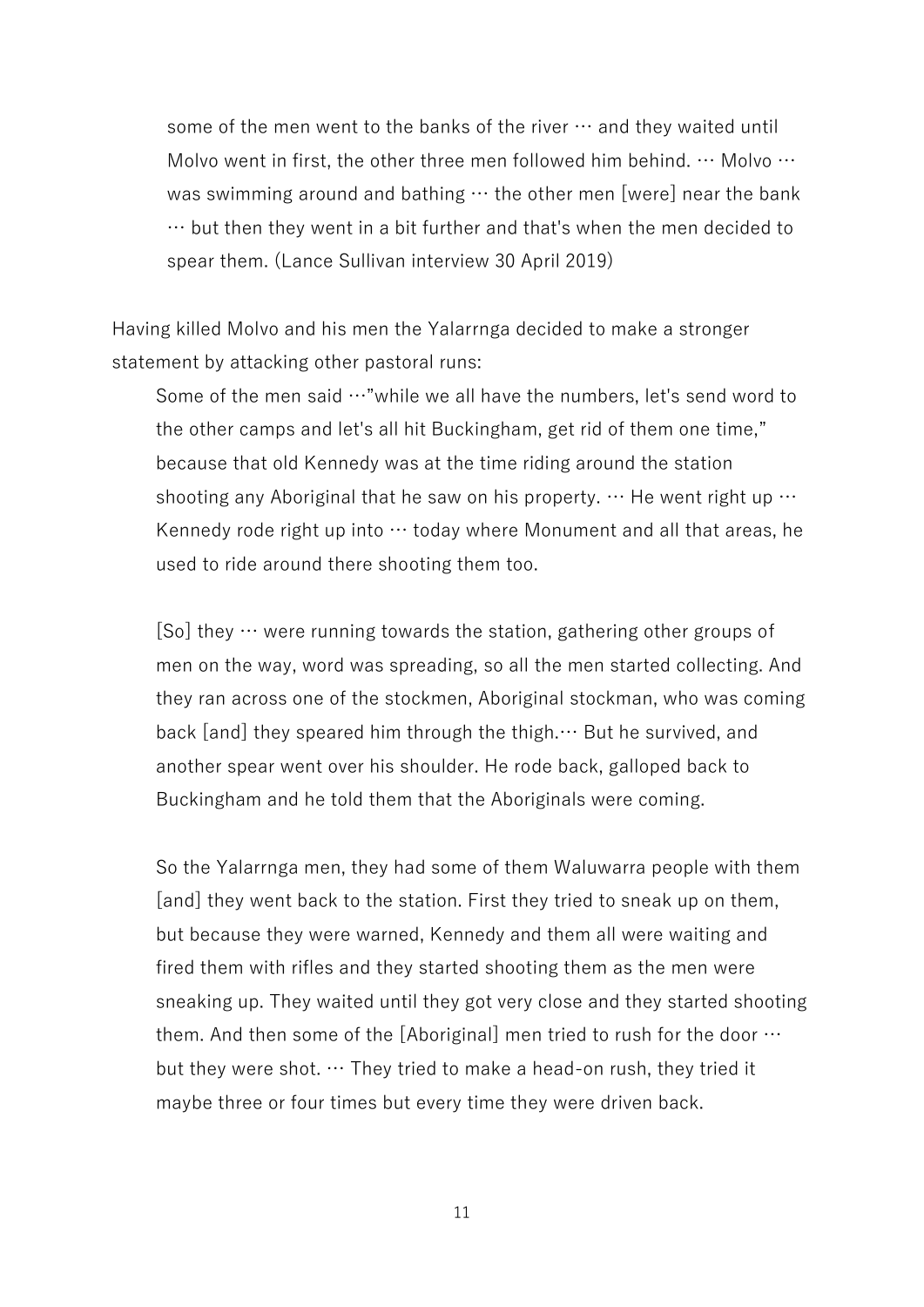Of the textual versions, only Marion Kennedy's reminiscences refer to a further attack on the Stanbrook run that was averted because of a warning from a nonlocal Aboriginal stockman. The result was that: "After mustering their cattle to a camp [the men] waited in ambush till the blacks approached. and then surprised them with a fusillade of gunfire, which gave them a great scare" (Townsville Daily Bulletin 27 January 1931:4).

Subsequent reprisals by the NMP took place along Sulieman Creek and up into the hills in and around Monastery Creek to the northeast of Wonomo (Lance Sullivan interview, 8 August 2018). Lance named Alexander Kennedy as one of the main participants:

Kennedy went out with the troopers and they started shooting them all the way back to past Buckingham  $\cdots$  all the way back to Dajarra  $\cdots$  There was one place where they caught a big crew of the women and children and they shot them all up in the gully towards Monument today  $\cdots$  and the boundary of Sandringham and Chatsworth … and Stanbrook. (Lance Sullivan interview 30 April 2019)

Survivors, including Lance's great-grandmother, were then taken back to the Burke River NMP camp, prompting the Yalarrnga to attack the camp in an attempt to free them:

… they [the NMP] kept the old people out on the open plains tied to them stockyards  $\cdots$  and they put two of them Waanyi<sup>2</sup> troopers around them  $\cdots$ the Yalarrnga men  $\cdots$  waited until Eglinton went in  $\cdots$  While they were waiting, the other Aboriginals  $\cdots$  [from] the Black Mountain side of the river to the east, heard what was going on and came over, and the two groups joined together. There were perhaps about  $\cdots$  50 to 60 men  $\cdots$  They say that some of the old people who were there  $\cdots$  could hear the boomerangs flying at night  $\cdots$  and the spears flying through the air. (Lance Sullivan interview 30 April 2019)

<sup>2</sup> From the Gulf of Carpentaria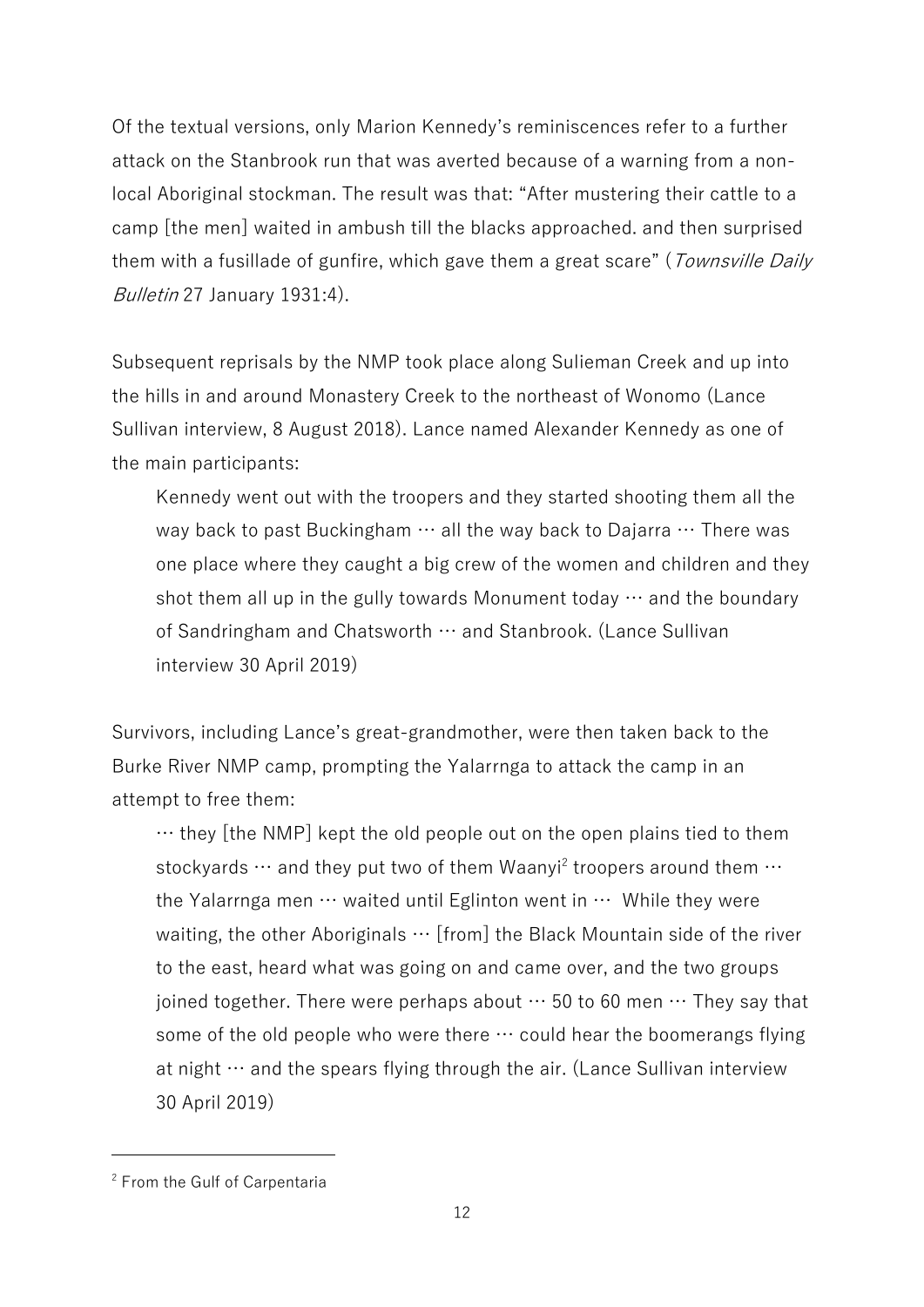More NMP reprisals followed, culminating in the forced removal of Aboriginal people:

By then the troopers were aroused and they started firing at them and chasing them back across the creek. … after that Eglinton … went out and up the Mort River, Burke River  $\cdots$  and started shooting them along there. He drove 'em further back into the mountain. In them days old people would rush… towards Monument area … Monastery Creek leads right up into … a big waterhole up there and there's a big bora ground  $\cdots$ . But the troopers found out about it, I don't know how, and they started rounding 'em up  $\cdots$ and took them down to  $\cdots$  Mount Merlin  $\cdots$  where they  $\cdots$  put them, like a reserve. (Lance Sullivan interview 30 April 2019)

#### **The material record**

#### **The interpretive sign at the Burke River NMP camp**

Today the site of the NMP camp is publicly accessible, clearly signposted, and includes an interpretive sign outlining a brief history of the site (Figure 4).

[[Figure 4: Sign at the Burke River NMP camp site]]

The source of the 1875 date for the beginning of the camp given on the interpretive sign is unknown, but it is not substantiated by any source, and the sign's other text does little to convey the complex and challenging history of the Burke River NMP. The sign is notably silent on the relationship between the NMP and local Aboriginal people, thereby giving the impression that the establishment of the camp was neither contentious nor violent. The short text makes no mention of the NMP's activities and the contiguity of the first two sentences elides the repercussions for Aboriginal people of having an NMP detachment commandeer a cultural place of such importance. The segue into general policing hides the NMP behind the regular (white) police, a shift symbolised in Eglinton's own career when he resigned from the NMP in 1883 to become the first Police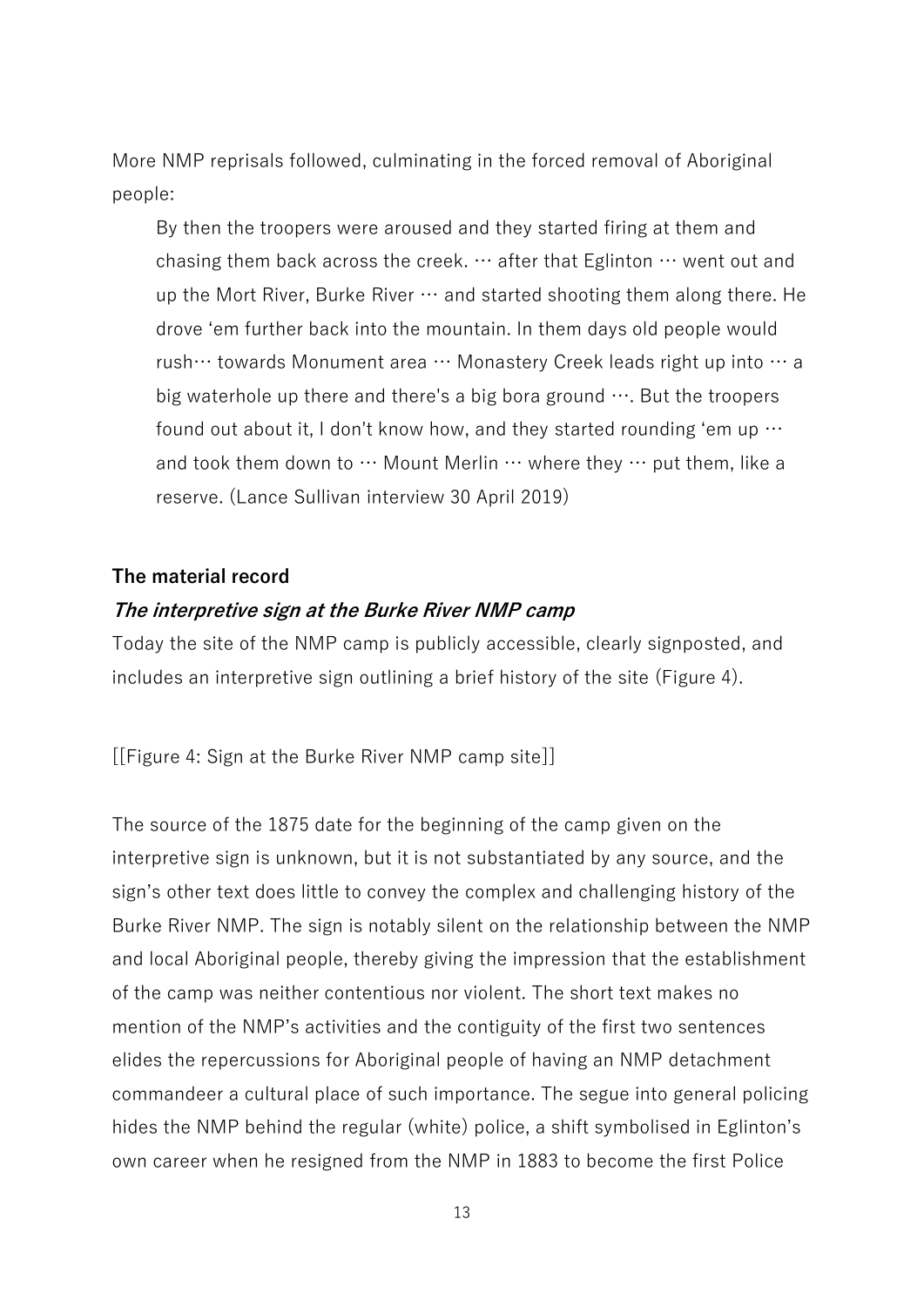Magistrate in Boulia. Overall, the sign tells a tale of law and order that is respectful of other people's values.

## **The archaeology of the Burke River NMP camp**

Beyond the waterhole itself, the most obvious features at the site today are two remnant stone structures, the larger of which measures  $\sim$ 11.5m x 5m (Building 1) on Figure 5) and the smaller ~4m square (Building 2 on Figure 5). The larger structure has at least one entrance indicated by an in situ stone threshold in the southwest end wall and an internal dividing wall separating the space into one smaller and one larger room. The smaller building only has evidence of a single internal space. A large concentration of artefacts (scatter 1 in GG4) extends to the north and east of these structures along the slope to the river (Figure 5). Furniture- and administration-related artefacts (including a docket pin, a key and a lock face) in this area could be associated with the use of Building 1 as a store/office, and possibly officer accommodation. This area has the greatest diversity of ceramic decorative types, including the only specialist vessel types (a fragment of cruet, a possible chamber pot) and the only teacup fragments.

Geophysical surveys followed by surface survey and excavations were conducted at the site in 2017, concentrating in and around six main areas (GG1–6 on Figure 5). Across several discrete concentrations of surface artefacts spread over more than 1ha, many of the artefacts (Figure 7; Table 1) fall within the date range for the NMP. Based on the relatively close spatial associations between conjoining NMP-era artefacts, these are assumed to derive from camp occupation. Material post-dating the NMP presence is also visible across the site, indicating ongoing use of the area and disturbance by visitors (Artym 2018).

[[Figure 5: Burke River NMP camp site plan]] [[Figure 6: Stone structures at the Burke River NMP camp]] [[Figure 7: Selection of artefacts from the Burke River NMP camp]] [[Table 1: Summary of archaeological results]]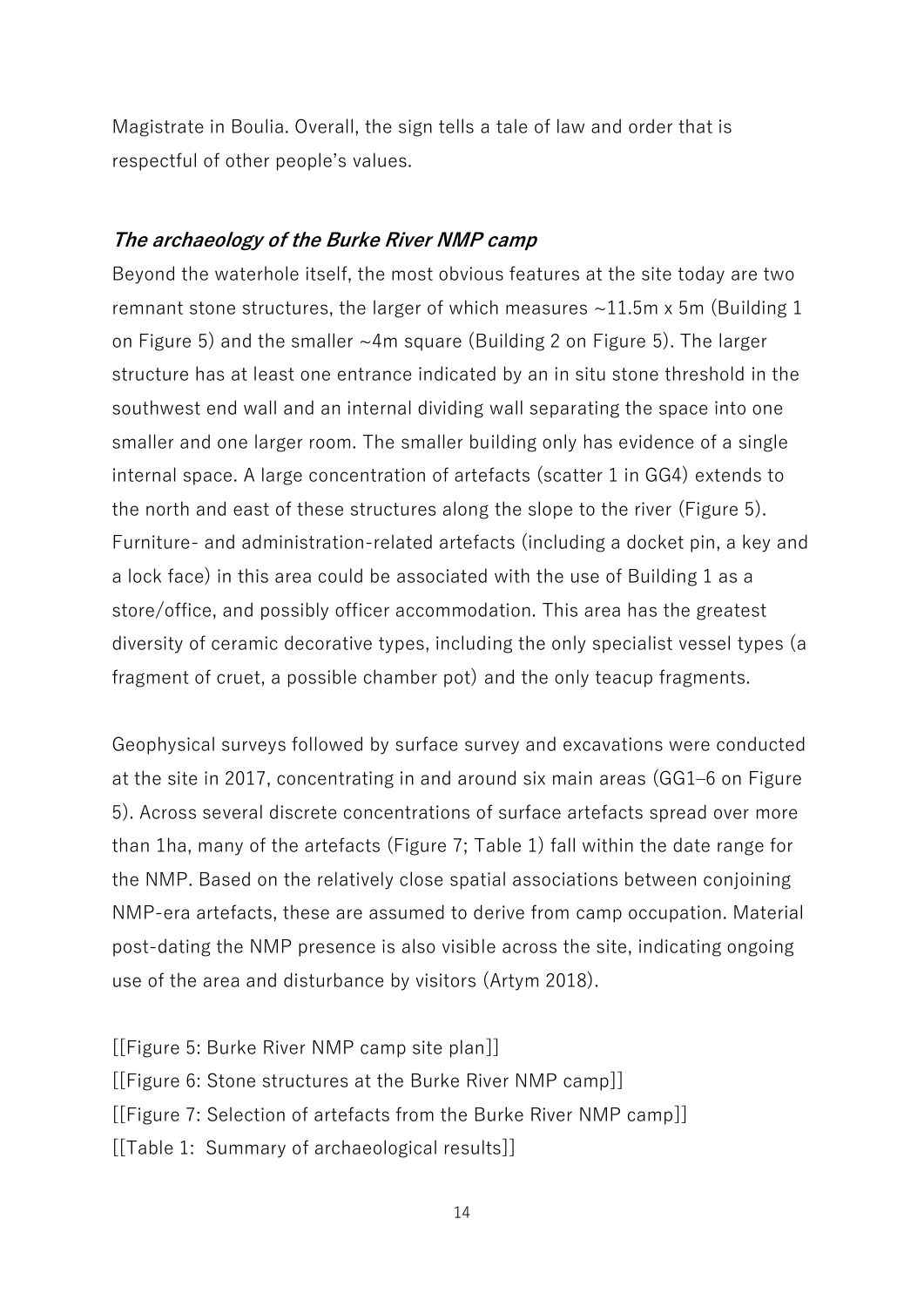Geophysical survey southwest of the stone structures (GG2) identified linear subsurface features that were interpreted as three further probable structures (Structures A, B and C on Figure 5). Analysis of the spatial distribution of forms and types of nails at this location suggests the former presence of small, timber buildings. A possible sixth structure (Structure C on Figure 5) is indicated by a concentrated grouping of used structural cut nails within a dense surface scatter on the southern margin of the site (GG3).

In terms of artefacts, the highest frequency of buttons of various types  $(n=44)$ , and a wide range of other objects, including flaked glass, transfer printed ceramics, buckles and nails were found in GG2. GG6 had the highest frequency of clay tobacco pipe fragments (n=57), including bowls, mouthpieces, stems and heels from multiple pipes. It also contained the highest frequency of NMP uniform buttons and the presence of small, well-used glass cores  $(n=5)$ , bodies with bases ( $n=10$ ) and debitage ( $n=6$ ) suggests this was a locus of knapping activities, presumably by troopers and/or their wives. The close spatial association between the buttons and pipe fragments at GG6 perhaps signals purposeful button use for other activities, such as gaming. Lance Sullivan's oral history places the troopers' huts in this area (Lance Sullivan interview 30 April 2019), an observation that is borne out by the archaeology.

At the very western edge of the site (GG1) is a circular stone arrangement of probable Aboriginal origin. This has an overall diameter of ~8.5 m, with outer 'walls' 1.5 m wide, and a central inner circular area 2 m in diameter (Figure 7). There is a low density concentration of stone artefacts associated with this feature, but virtually no European-era artefacts indicating it probably pre-dated establishment of the NMP camp (Table 1).

The archaeology of the Burke River NMP camp suggests two things. First, the layout appears to be linear, extending away from the river on a NE-SW alignment, with officers and/or office functions closest to the waterhole and troopers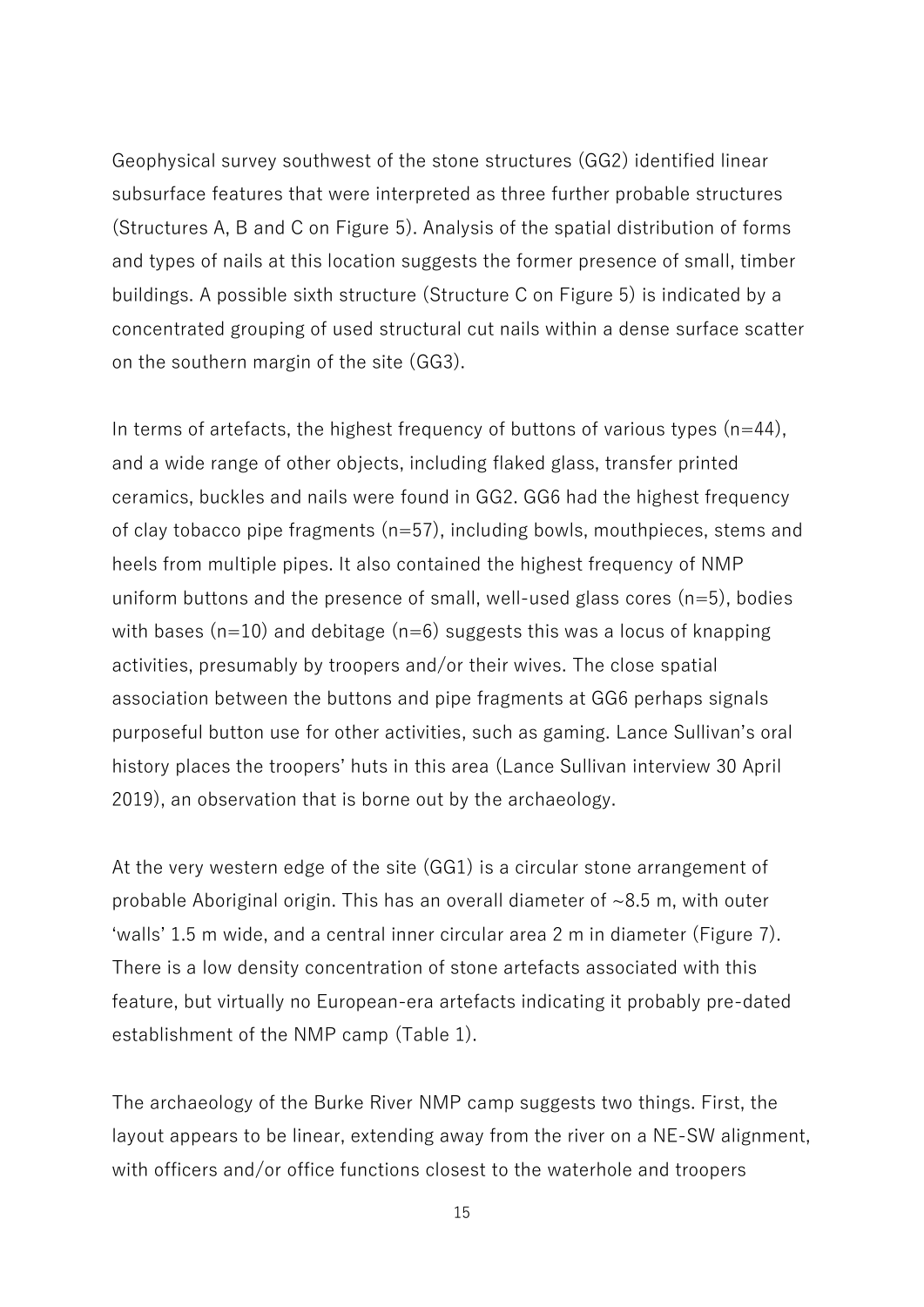furthest away. The physical separation of officers from troopers suggests a delineation along racial and/or hierarchical lines, as does the officers' occupation of the more durable stone buildings closest to the water source. Other elements obscure this, however. Although Building 1 is certainly the largest, domestic space allocations in all structures are fairly equivalent, measuring 5m x 7m, including the smaller room in Building 1. Structures A–C, interpreted here as troopers' living quarters, are in fact larger than this, although it is possible that more than one trooper used these since the detachment was composed of ten troopers in its first year, falling to six and four between 1881 and 1885, and rising again to nine in 1886 (Artym 2018:47). Only two officers at any one time are known to have been stationed at Burke River.

Second, the quantities of artefacts such as clay pipes and match boxes—typically issued to individuals and needing to be replaced regularly—are less than expected given the known number of personnel (Artym 2018:173–175). Either much of this material has been selectively removed since the camp was abandoned (quite likely for collectible clay pipe bowls, match boxes or buttons) or relatively few people were regularly discarding material in camp. The latter may suggest a high mobility for the NMP, who were known to spend long periods on patrol.

#### **Discussion**

Historian Alan Atkinson (2002) argued that while history deals in material documents it nonetheless results from the spoken words of its actors. In the history of colonial expansions, the written word has been privileged over all other evidence. However, the value of that privilege depends on the accuracy of the translation of physical observations and oral accounts into written, material ones. Providing some balance about the history of interactions between colonisers and colonised requires acknowledging the impact of written Western knowledge systems that have been thought to have more value than the properly constituted knowledge of the colonised, particularly when they were not dependent on the written word. Written history has had a role in dominating the lives of groups with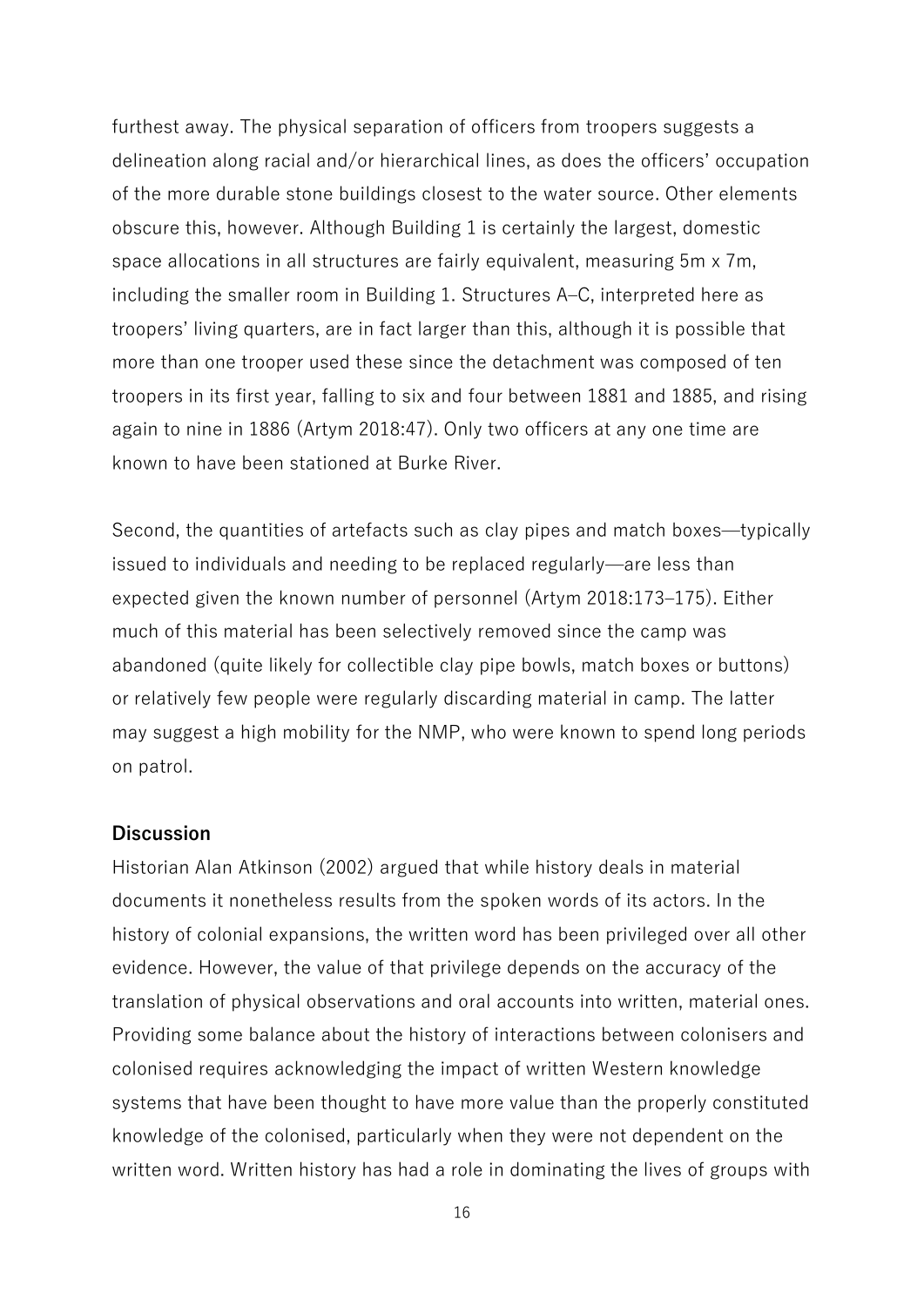strong oral histories, not because of the truth of the oral record made material by print, but because of the nature of the use and dissemination of written texts. This is part of the reason it is necessary to consider how these forms of historical knowledge occupy separate spaces.

This point is well made by contemplating how anyone could know about the deaths at Wonomo. The account in Fysh (1933) is the received wisdom. It was evidently written from an oral account given by Kennedy, who was not present at the earliest killings and not candid about the later killings in which he was the prime instigator. Despite these shortcomings, it has become the dominant narrative because the book in which it was recorded was highly regarded and because both Kennedy and Fysh became well known and prominent citizens. The oral history of the victors, in both Fysh's account and the newspapers, leaves the impression that the subaltern community has no memories of these traumatic events. There is, however, oral history available through the Aboriginal community. Furthermore, the Yalarrnga version has a genealogy that connects directly to an eye-witness, a relationship not present in many of the other accounts.

These two circuits of oral history operate at different scales of storytelling. The Fysh version is explicitly about what the author called *Taming the North*, with the subtext that Aboriginal life in the region was undomesticated and that its destruction was part of a larger Australian undertaking. Yalarrnga oral histories speak of the disruption to their well-ordered life before either side had committed violence against the other. On this account the original violence was not the simple presence of Europeans on Aboriginal country, but the specific disruption they caused to particular ceremonies. In the European account the source of the conflict is much more generalised and attributed to preconceived cunning and greed for European goods on the part of Aboriginal people. The first allows for shared space providing that the rules of specific places are not transgressed; the second denies this by presenting Aboriginal people as inimical to core values of the European way of life. European versions thus noticeably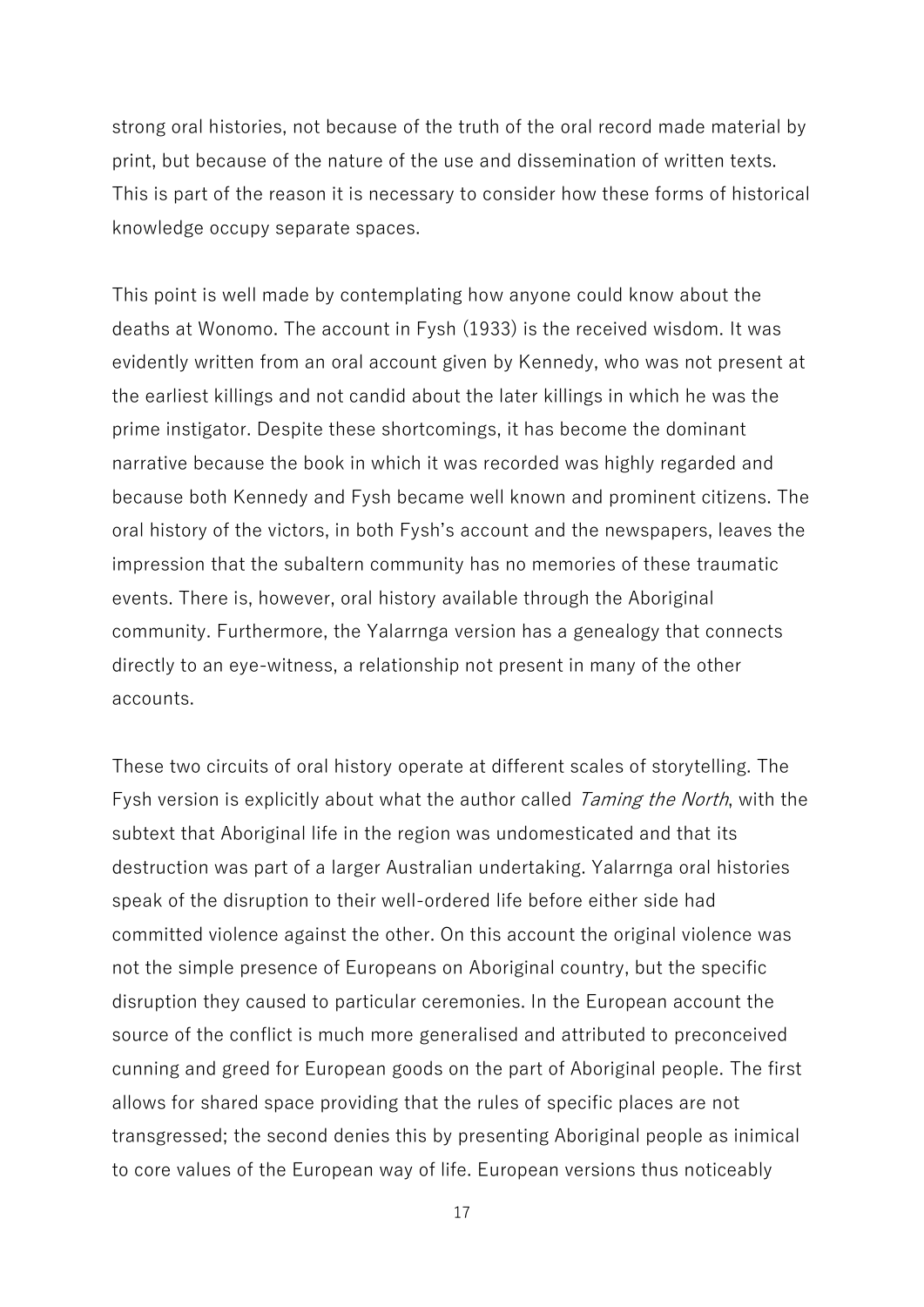tend to position colonists as blameless victims in order to invert responsibility and mask the violence of the Frontier Wars.

Atkinson (2002) also argued that texts become objects of veneration in themselves, as material objects that can be referred to many times—and, of course, printed texts can be referred to by many people. This is true of the Burke River NMP camp sign, which, though it communicates an inaccurate version of events stripped of almost all historical context, becomes the received version of the "truth" through its materiality in a public space. As a node of interpretation it offers a straightforward story of the camp that requires no engagement on the part of the viewer with the causes or consequences of frontier violence in any form.

The other key public vehicle for the history of Boulia—Kay Cohen's (2001) More than Surviving. The Boulia Story—operates with a different, though no less obscurant logic. In relating the Wonomo story, Cohen claimed that:

An intensive campaign of punitive raids followed  $\cdots$  sparking in the process widespread public condemnation of the Native Mounted Police's cruelty … Less than a year after the Molvo 'incident', Eglinton's unit was disbanded and others followed. Regular mounted police detachments gradually took over the responsibilities of the Native Mounted Police (Cohen 2001:19)

Apart from telescoping dates, this account neatly elides the shifting of the Burke River detachment in 1886 with wider, but unrelated, political movements in the 1880s that sought to expose the violence that underlay settlement (Evans 2008; Feilberg 1880). A gradual program of "disembodying" the NMP was begun in 1879 (Legislative Council of Queensland 1880:707) but was in no way connected with the removal of the Burke River NMP, who were simply transferred to a new area to repeat the process of subjugation elsewhere. This rewriting of the camp's closure allows the  $21^{st}$  century non-Indigenous community to acknowledge the existence of frontier violence yet also to deny its occurrence after 1880, at the same time claiming a central role in reforming the system that inflicted it.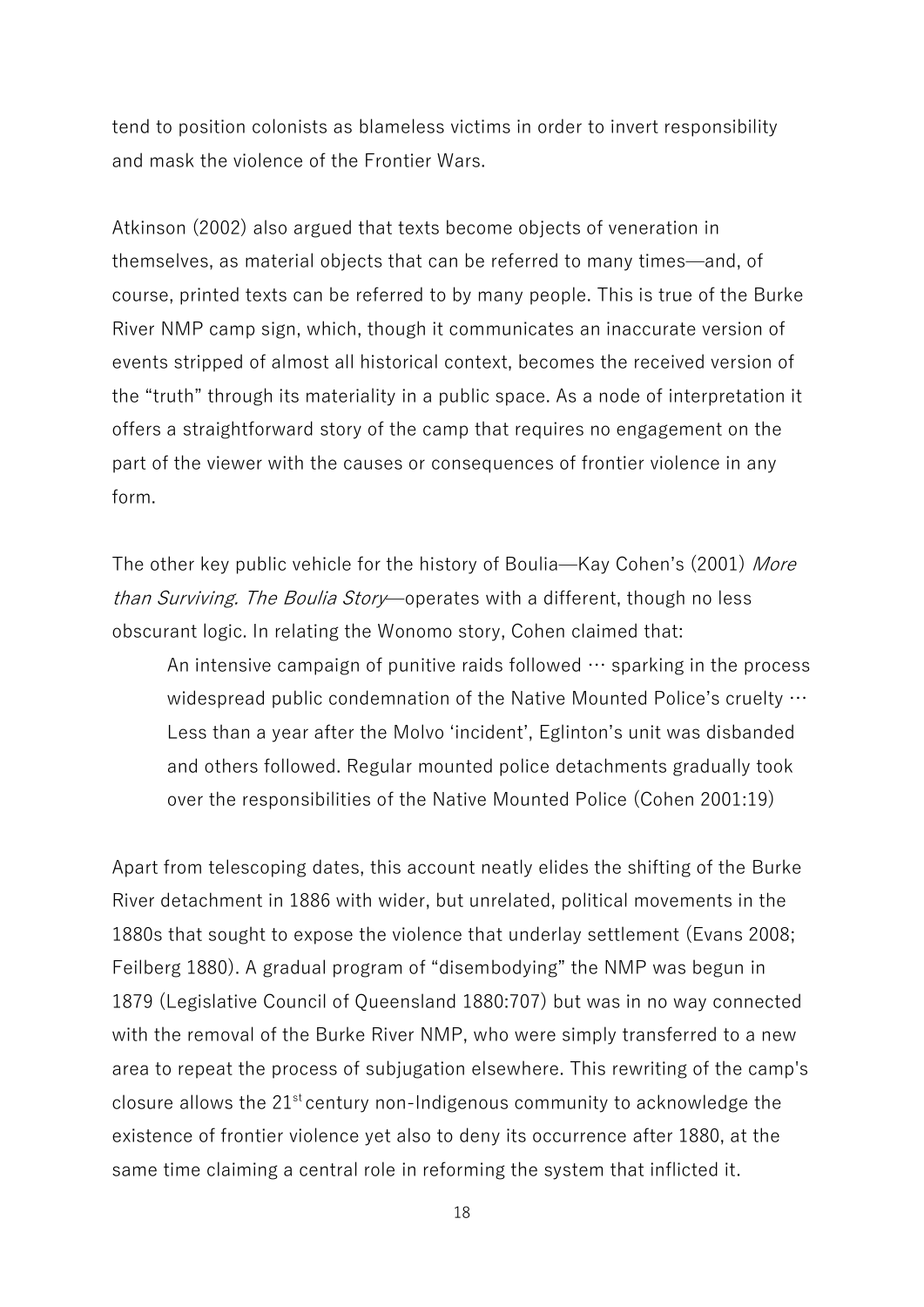Unfortunately this was never true and the violence of the NMP continued in other parts of Queensland for another two decades.

The other form of materiality—the archaeology—records the social divisions between European officers and Aboriginal troopers within the camp, but reveals nothing of the interactions between the European and Aboriginal communities in any other context, and nothing directly about individuals or the emotional events at and after Wonomo. In effect, the archaeology operates on a much tighter scale than either the oral or written histories. For Moshenska (2010:43) this is the scale of individual memories, but in our case via the oral histories those memories were focused on Wonomo. Instead of considering the interactions between colonised and colonisers executed by the institution of the NMP, the archaeological evidence suggests this system was more complex. As expected, the material speaks largely to the domestic details of life in camp. With the exception of spent Snider rifle cartridges (which may have derived from target practice or hunting game for food) and a upper rifle band, none of it speaks directly to violence, the vast majority of which took place beyond the boundaries of the camp. The banal, everyday qualities of the material remains and the domestic processes they represent bely the nature of this place as a central node in the web of violence spun by the NMP. As Clegg et al. (2013) have pointed out, genocide involves a substantial amount of organisation, represented here through the administrative, procurement and provisioning support artefacts that constitute the assemblage.

#### **Conclusion**

Analyses of oral history as a mode of historical enquiry often note that its relevance lies not in its content per se but its orientation and purpose (Jones and Russell 2012; Thomson 2011): in other words, intentions rather than events (Bird Rose 2003; Hill 2015). In internecine conflicts in colonial situations history is written—and ultimately printed—by the victors, even more so than usual. Indeed, in this context part of the victory is precisely because the history was written and in consequence could be spread to readers who would not have been party to an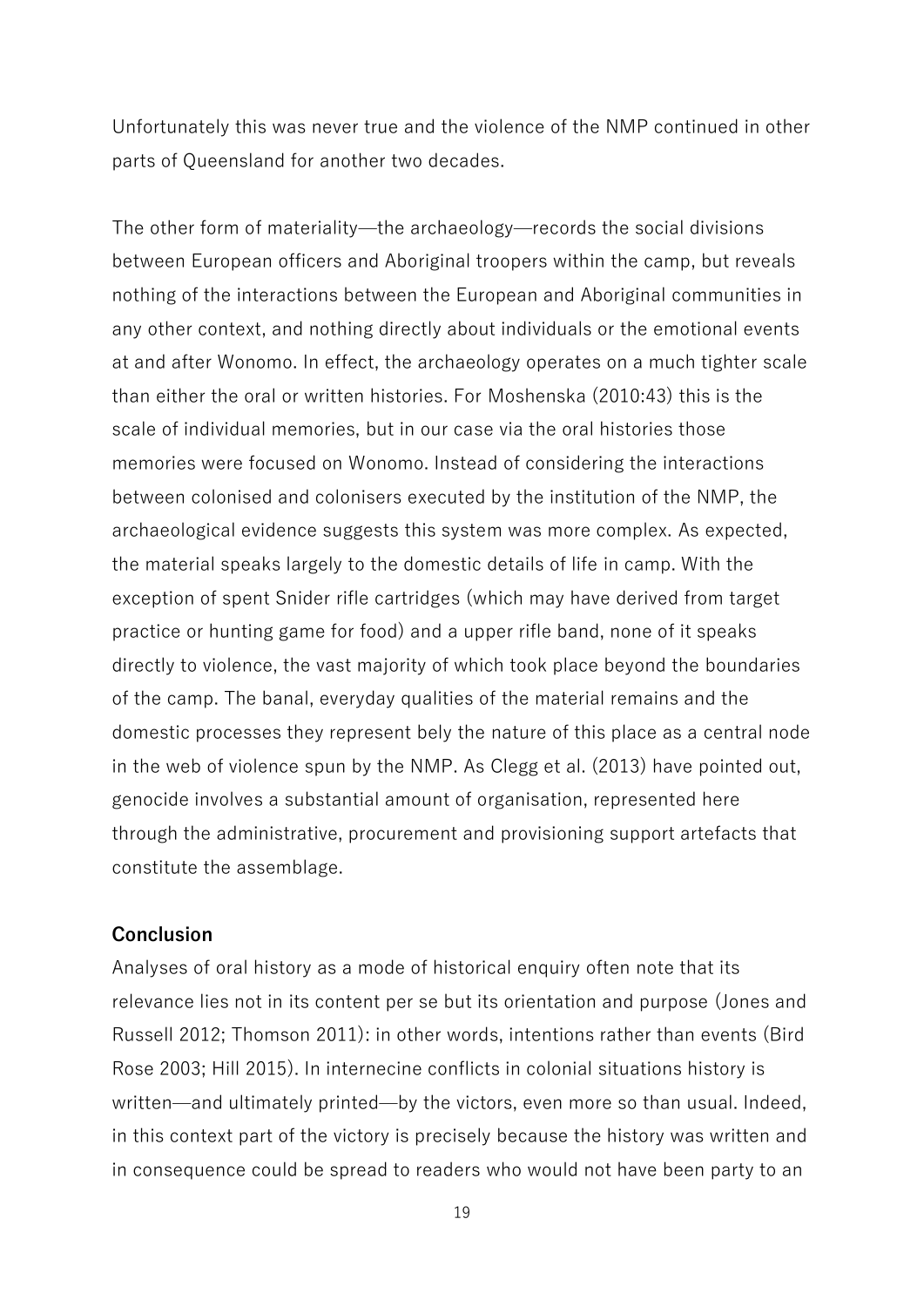oral history. The victors in colonial situations also promulgate a belief that the losers, being non-literate, have no memory of the trauma and no version of events. When the losers are from a small-scale society, as here, the intention of the colonists is to wipe them out. As a result, the victors assume their version is all there is, and the consumers of their printed history have no means of knowing otherwise. In contrast, we have shown that there is a quite detailed oral history three generations deep of events from 1879. Bottoms (2013:166–167) citing Roberts (2005), and others, showed that there are similar oral histories from other parts of Queensland, though few are so detailed. When Walter Roth (1897:41) wrote the first ethnographic account of the peoples who survived the events discussed here he noted that whole communities had been destroyed by "privation, disease, alcohol and lead." The lead he was referring to was bullets, but the lead of printing type was no less devastating. Its impact was to suppress the words of the survivors, and hide the history that was passed on within their community.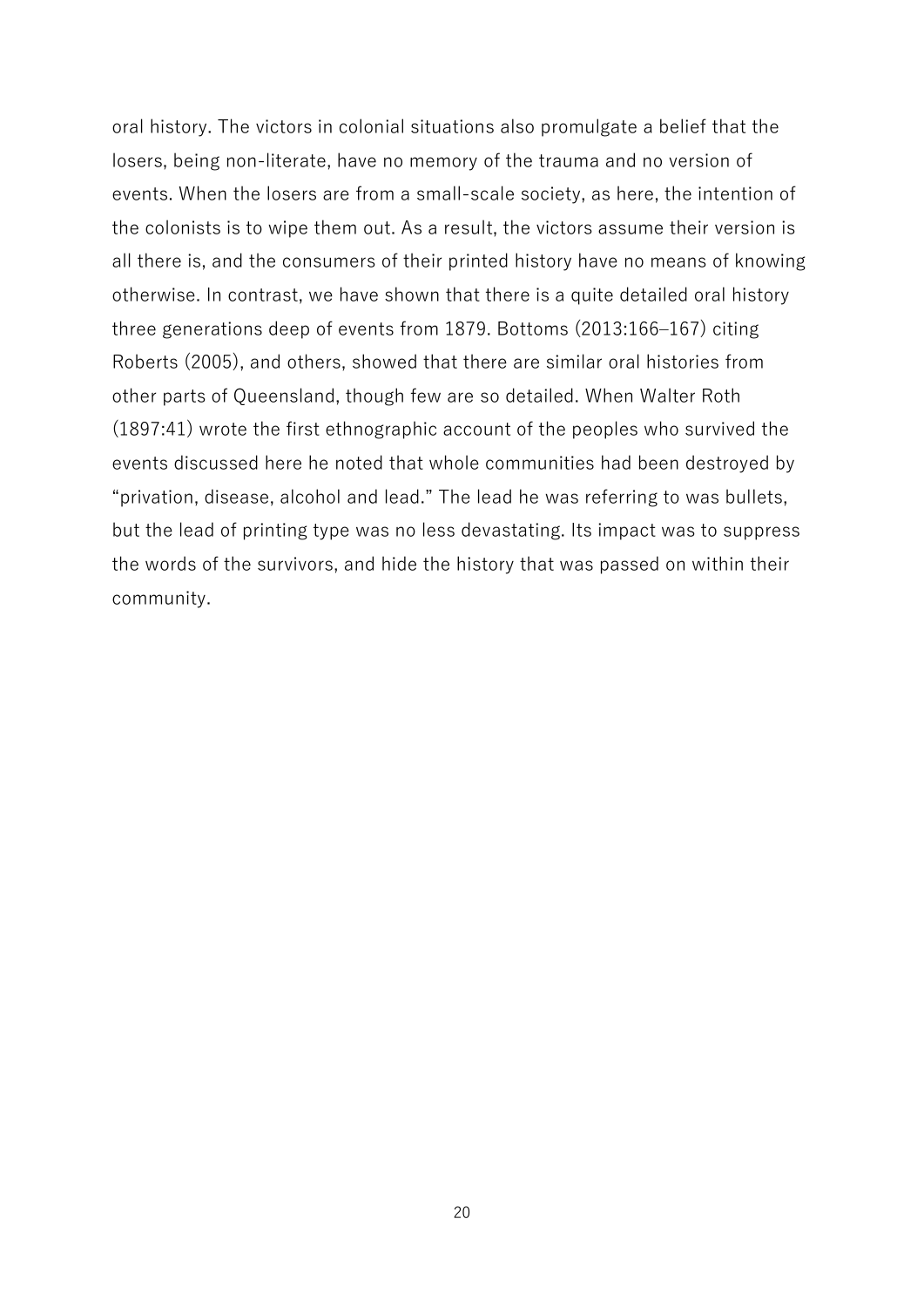# **Acknowledgements**

This research was supported by the Australian Research Council under grant DP160100307. All archaeological work was conducted with the permission and participation of key members of the Pitta Pitta Aboriginal Corporation and the Yulluna Aboriginal Corporation, including Lorna Bogdanek, Frances Melville, Dennis Melville and Geoffrey Jacks, Hazel Sullivan, Val Punch and Evelyn Moonlight James. David and Tracey Corbett kindly gave us permission to work on their property and Kelsey Lowe undertook the geophysical survey. We thank the Flinders University graduate students who assisted with the fieldwork, and the volunteers who generously gave their time. Helen Arthurson provided helpful comments on final drafts of this paper. We particularly thank the Sullivan family for their support, interest and active participation over many years of research in the region. This paper is dedicated to Tom and Clem Sullivan.

# **Disclosure statement**

The authors declare no conflict of interest relating to this research.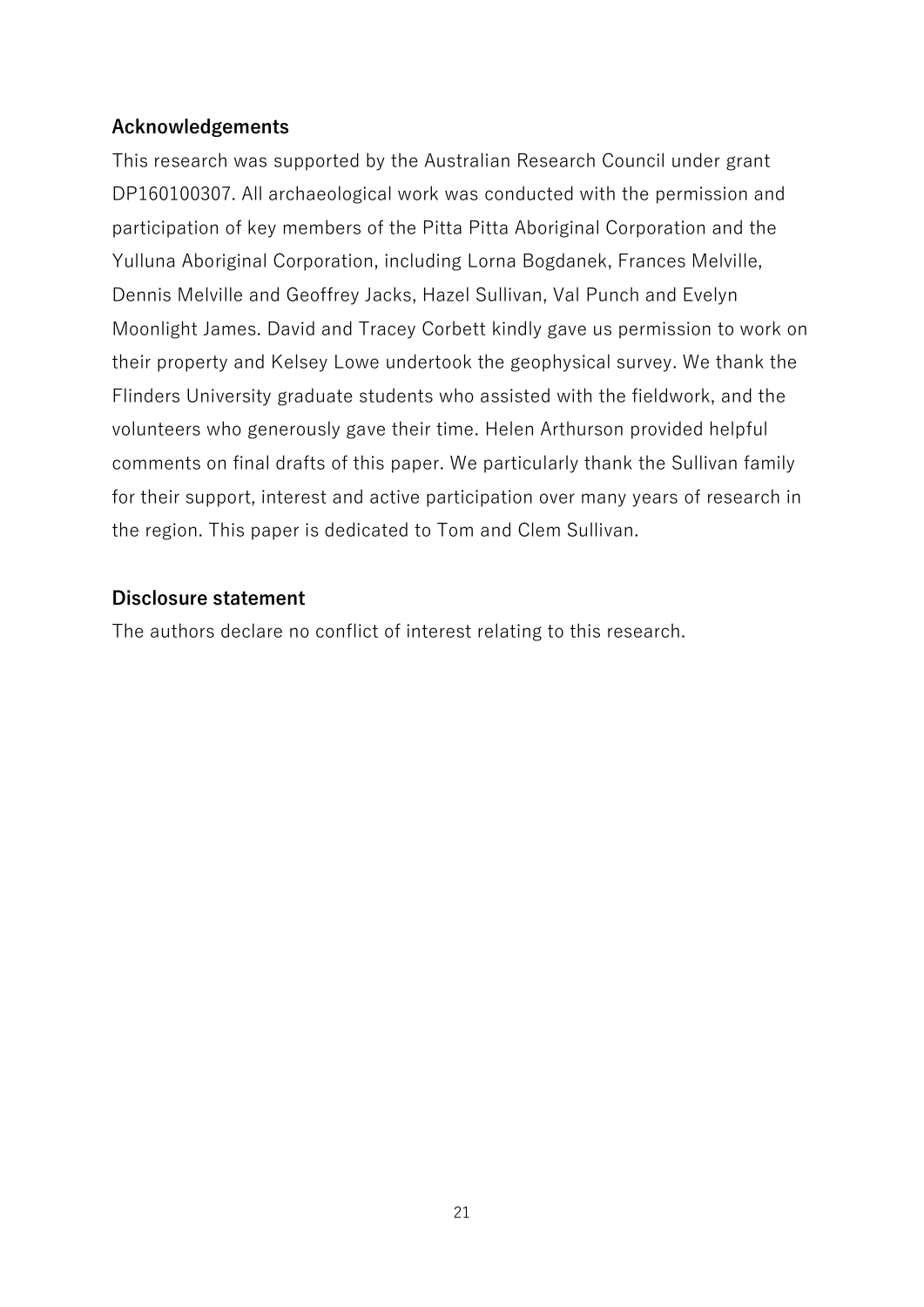#### **References**

Artym, U. 2018 Profiling the Police: Exploring Officer-Trooper Interactions in the Queensland Native Mounted Police. Unpublished BA (Hons) thesis, College of Humanities, Arts and Social Sciences, Flinders University, Adelaide.

Atkinson, A. 2002 The Commonwealth of Speech. Melbourne: Australian Scholarly Publishing.

- Attwood, B. 2011 Aboriginal history, minority histories and historical wounds: the postcolonial condition, historical knowledge and the public life of history in Australia. Postcolonial Studies 14:171–186.
- Bird Rose, D. 2003 Oral histories and knowledge. In B. Attwood and S.G. Foster (eds), Frontier Conflict: The Australian Experience. Canberra: National Museum of Australia, pp.120–131.
- Bottoms, T. 2013 Conspiracy of Silence. Queensland's Frontier Killing-Times. Sydney: Allen and Unwin.

*Brisbane Courier* 18 January, 1879 'Burke River. [From our correspondent]'.

Brisbane Courier 5 March 1879 'Murders in the far west.'

Brisbane Courier 5 April 1879 'Pioneers at the mercy of the Blacks'.

Capricornian 3 September 1898. 'Winton of today'.

Clegg, S.R., M. Pina e Cunha, A. Rego and J. Dias 2013 Mundane objects and the banality of evil: the sociomateriality of a death camp. Journal of Management Inquiry 22(3):325–341.

Cohen, K. 2001 More than Surviving. The Boulia Story. Corinda: Pictorial Press.

Connor, J. 2005 The Australian Frontier Wars 1788–1838. Sydney: UNSW Press.

- Davidson, I., H. Burke, L.A. Wallis and B. Barker 2018 Connecting Myall Creek and the Wonomo. In J. Lydon and L. Ryan (eds), Remembering the Myall Creek Massacre. Sydney: NewSouth Publishing, pp.100–111.
- Evans, R. 2008 Done and dusted. Griffith Review online.

https://griffithreview.com/articles/done-and-dusted/#\_edn26.

Evening News 10 March 1879 'Massacres by the Queensland blacks'.

Feilberg, C. 1880 The Way we Civilise. Black and White, the Native Police, a Series of Articles Reprinted from the Queenslander. Brisbane: G. and J. Black.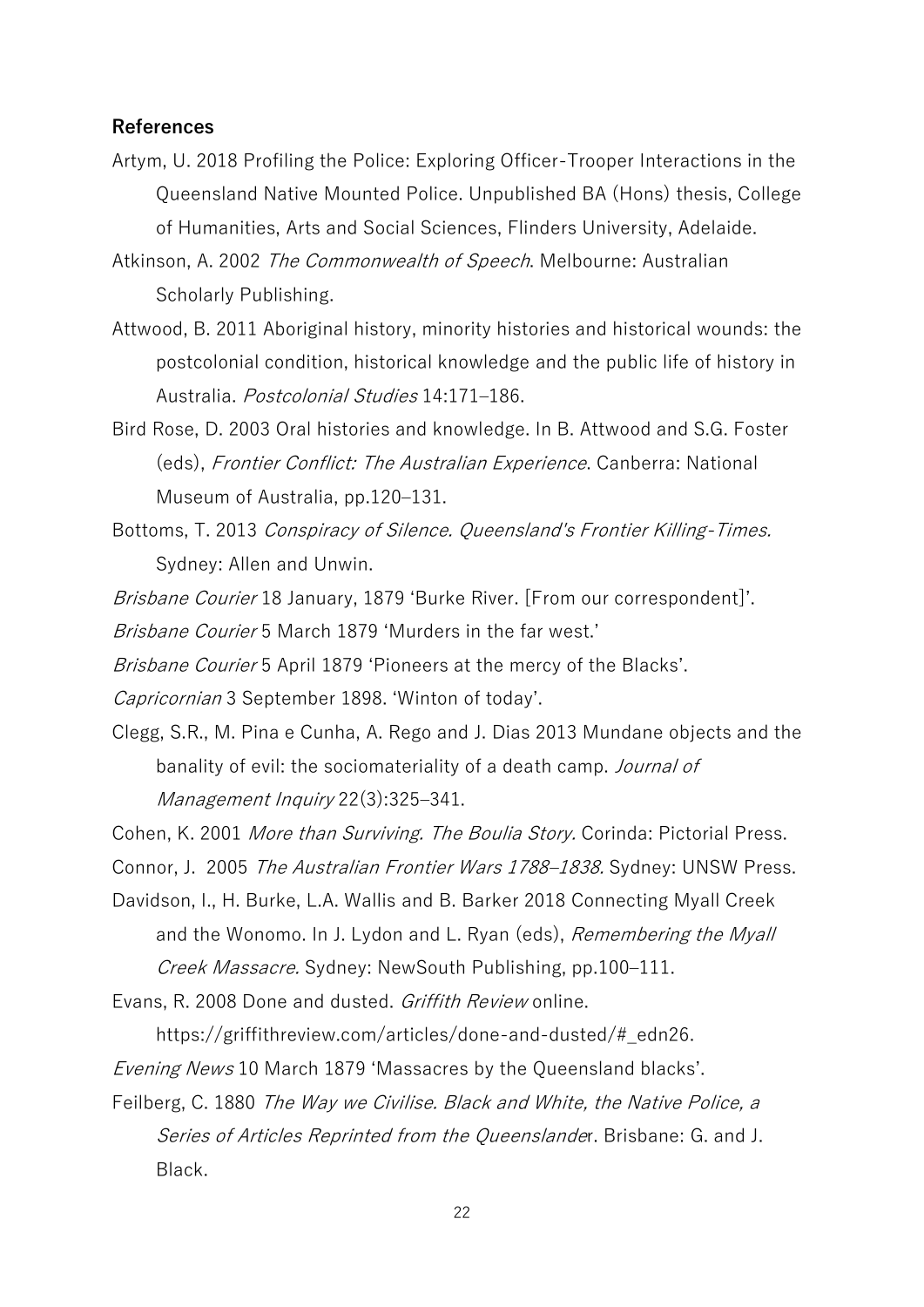- Foster, R. 2009 'Don't mention the war': frontier violence and the language of concealment. History Australia 6(3):68.1–68.15.
- Foster, R. and A. Nettelbeck 2012 Out of the Silence: South Australia's Frontier Wars in History and Memory. Adelaide: Wakefield Press.

Fysh, H. 1961 Taming the North. Sydney: Angus and Robertson.

- Haecker, C. 2019 "Dirty little wars" in northern Mexico and the American Southwest. In S.D. Smith and C.R. Geier (eds), Partisans, Guerillas and Irregulars: Historical Archaeology of Asymmetric Warfare. Tuscaloosa: University Alabama Press, pp.140–158.
- Hill, J. 2015 Violent encounters: ethnogenesis and ethnocide in long erm contact situations. In J.G. Cusick (ed.), Studies in Culture Contact: Interaction, Culture Change, and Archaeology. Center for Archaeological Investigations, Occasional Paper No. 25. Carbondale: Southern Illinois University Press, pp.139–161.
- Horton, D. 1994 The Encyclopaedia of Aboriginal Australia: Aboriginal and Torres Strait Islander History, Society and Culture. Canberra: Aboriginal Studies Press.
- Jones, S. and L. Russell 2012 Archaeology, memory and oral tradition. International Journal of Historical Archaeology 16(2):267–283.
- Legislative Council of Queensland 1880 Queensland Votes and Proceedings, First Session of 1880, Volume 1. Brisbane: T.P. Pugh's Printing Office.

Morning Bulletin 1 March 1879 'Blackall. [From our correspondent]'.

- Morphy, H. and F. Morphy 1984 The 'myths' of Ngalakan history: ideology and images of the past in northern Australia. Man, New Series 19(3):459–478.
- Moshenska, G. 2010 Working with memory in the archaeology of modern conflict. Cambridge Archaeological Journal 20(1):33–48.
- Nettlebeck, A. and L. Ryan 2018 Salutary lessons: Native Police and the 'civilising' role of legalised violence in colonial Australia. The Journal of Imperial and Commonwealth History 46(1):47–68.
- Plato 1925 Phaedrus. In Plato in Twelve Volumes, Vol. 9. Translated by Harold N. Fowler. Cambridge, MA, Harvard University Press. Retrieved from: [http://www.perseus.tufts.edu/hopper/text?doc=Perseus%3Atext%3A1999.0](http://www.perseus.tufts.edu/hopper/text?doc=Perseus%3Atext%3A1999.01.0174%3Atext%3DPhaedrus%3Apage%3D275)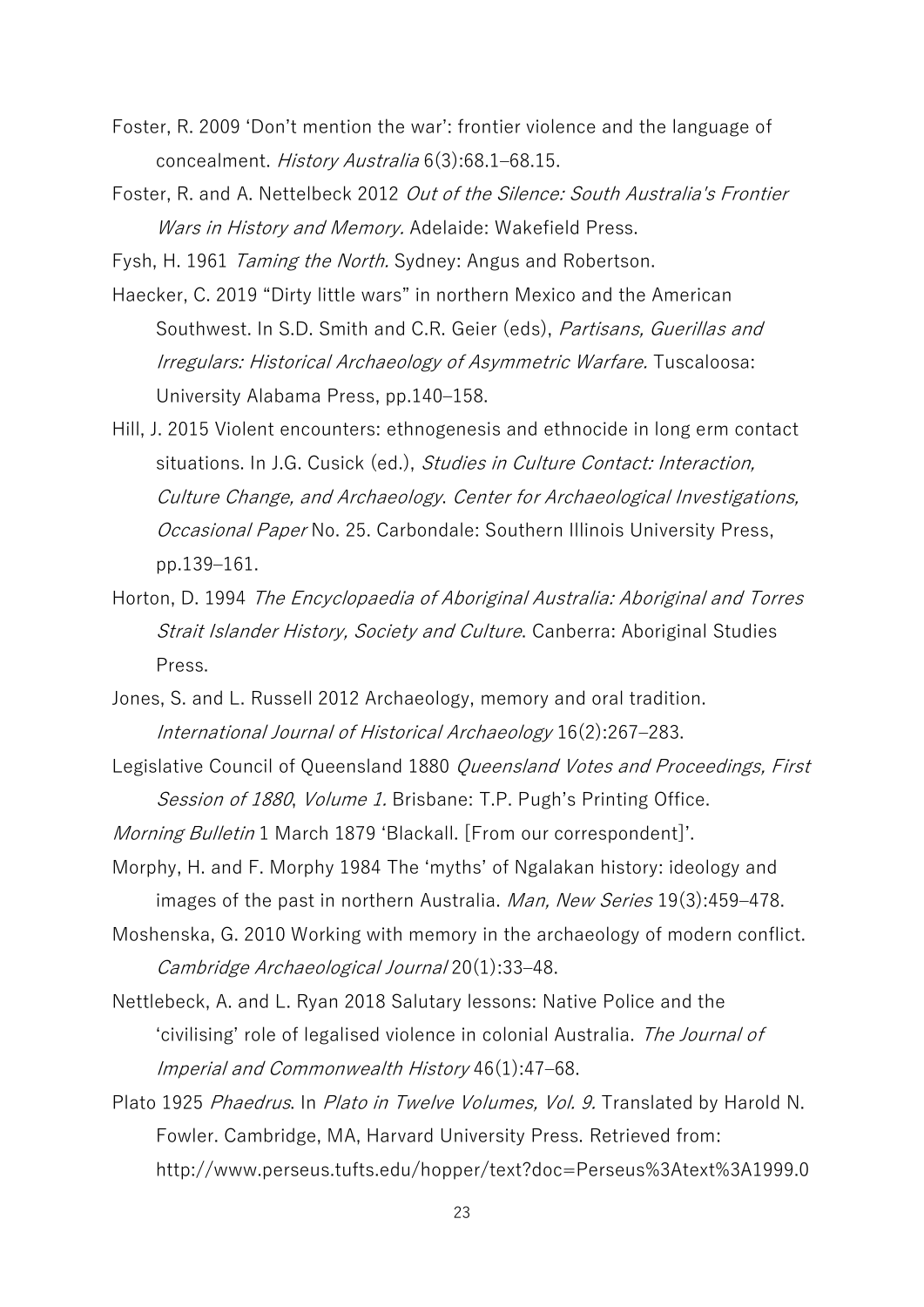[1.0174%3Atext%3DPhaedrus%3Apage%3D275](http://www.perseus.tufts.edu/hopper/text?doc=Perseus%3Atext%3A1999.01.0174%3Atext%3DPhaedrus%3Apage%3D275) Downloaded 12 December 2019.

Queenslander 8 December 1877 'The explorer. Out in the never-never country.' Queenslander 8 January 1921 'Sketcher. Early days in north-west Queensland.'

- Reid, G. 1982 A Nest of Hornets: The Massacre of the Fraser Family at Hornet Bank Station, Central Queensland, 1857, and Related Events. Melbourne: Oxford University Press.
- Richards, J. 2008 The Secret War: A True History of Queensland's Native Police. Brisbane: Queensland University Press.
- Roberts, T. 2005 Frontier Justice: A History of the Gulf Country to 1900. Brisbane: University of Queensland Press.
- Roth, W.E. 1897 Ethnological Studies among the North-West-Central Queensland Aborigines. Brisbane: Government Printer.
- Thomson, A. 2011 Memory and remembering in oral history. In D.A. Ritchie (ed.), The Oxford Handbook of Oral History. Oxford: Oxford University Press, pp.77–95.
- Tindale, N.B. 1974 Aboriginal Tribes of Australia. Berkeley: University of California Press.
- Townsville Daily Bulletin 16 August 1948 'Around the campfire'.
- Townsville Daily Bulletin 27 January 1931 'CWA pioneers. Mrs Alexander Kennedy'.
- Townsville Daily Bulletin 29 June 1917 'A question answered. [To the Editor]'.
- Wolfe, P. 2006 Settler colonialism and the elimination of the native. Journal of Genocide Research 8(4):387–409.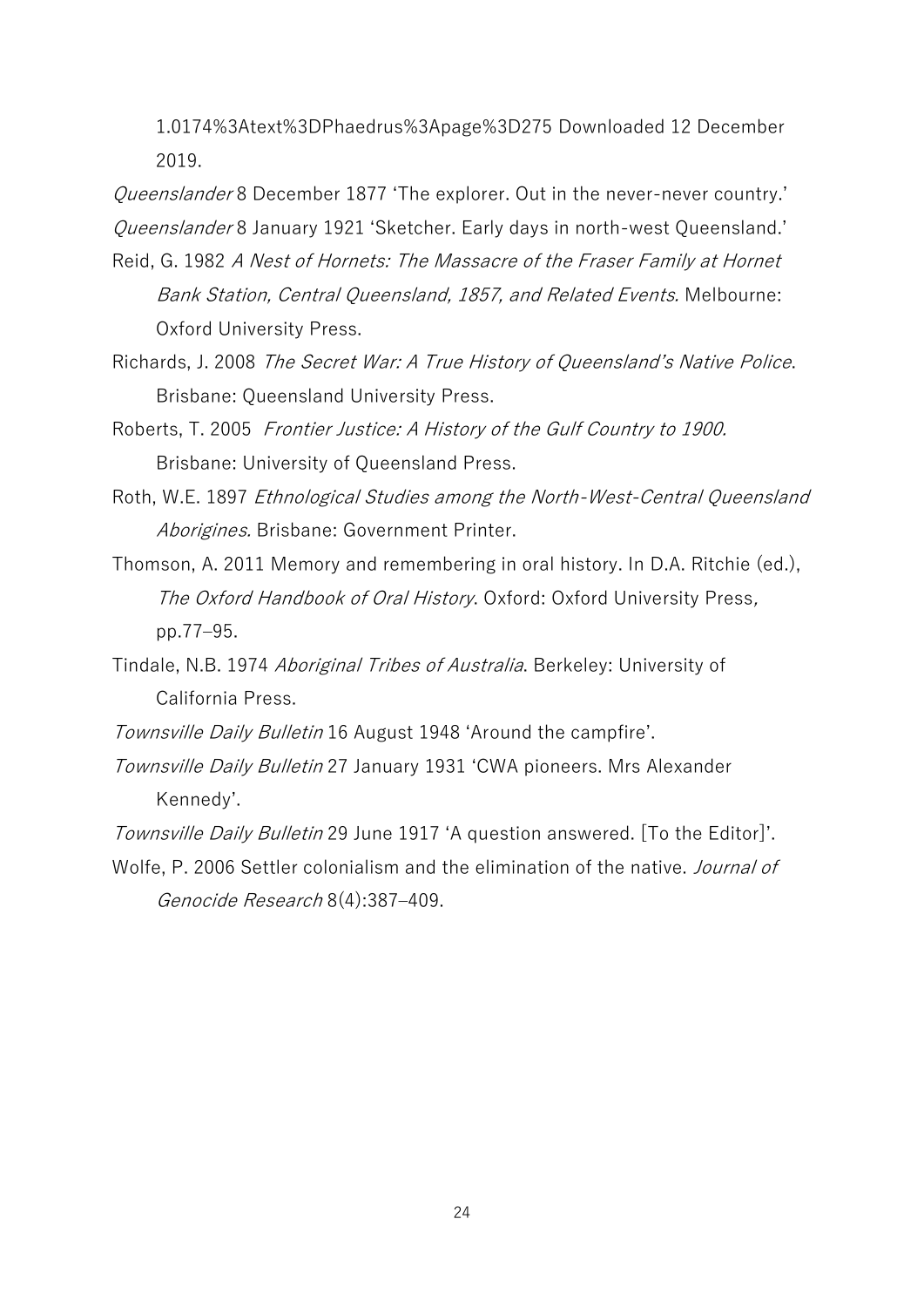| Geophysical     | No. of artefacts | <b>Artefact types</b>  | Interpretation         |
|-----------------|------------------|------------------------|------------------------|
| Grid No.        |                  |                        |                        |
| GG1             | Buttons=0;       | Aqua and green         | Plan and form of       |
|                 | $Ceramics=0;$    | glass; tins; brass     | stone arrangement      |
|                 | Glass=9;         | foil centrefire bullet | suggests Aboriginal    |
|                 | $MetaI=4;$       | cases                  | origin. Relative       |
|                 | Weapons and      |                        | absence of European    |
|                 | $ammunition = 2$ |                        | material suggests      |
|                 | TOTAL=15         |                        | avoidance by camp      |
|                 |                  |                        | occupants.             |
| GG <sub>2</sub> | Buttons=44;      | Metal trouser          | Highest frequency of   |
|                 | Ceramics=211;    | buttons, ceramic       | buttons $(n=44)$ , and |
|                 | $Glass = 204;$   | buttons, collar stud,  | a wide range of        |
|                 | Metal= $387;$    | metal NMP uniform      | artefact types         |
|                 | Weapons and      | button; refined        | (including a fork and  |
|                 | ammunition=8;    | earthenware            | knife blade, flaked    |
|                 | Miscellaneous=18 | (flatware) in a        | glass, a variety of    |
|                 | TOTAL=872        | variety of transfer    | transfer printed       |
|                 |                  | print patterns,        | ceramics, tobacco      |
|                 |                  | refined                | tags, buckles and      |
|                 |                  | earthenware with       | nails). Lance's oral   |
|                 |                  | moulded designs,       | history places the     |
|                 |                  | clay pipes (stems      | troopers' huts in this |
|                 |                  | and bowls), alcohol    | area, west of the      |
|                 |                  | bottles, flaked        | stone structures.      |
|                 |                  | glass, aqua glass;     |                        |
|                 |                  | tin vesta              |                        |
|                 |                  | matchboxes, rivets,    |                        |
|                 |                  | tobacco tags, cut      |                        |
|                 |                  | nails, buckles, fork,  |                        |
|                 |                  | knife blade,           |                        |
|                 |                  | harmonica reed,        |                        |

Table 1: Summary of archaeological results, Burke River NMP camp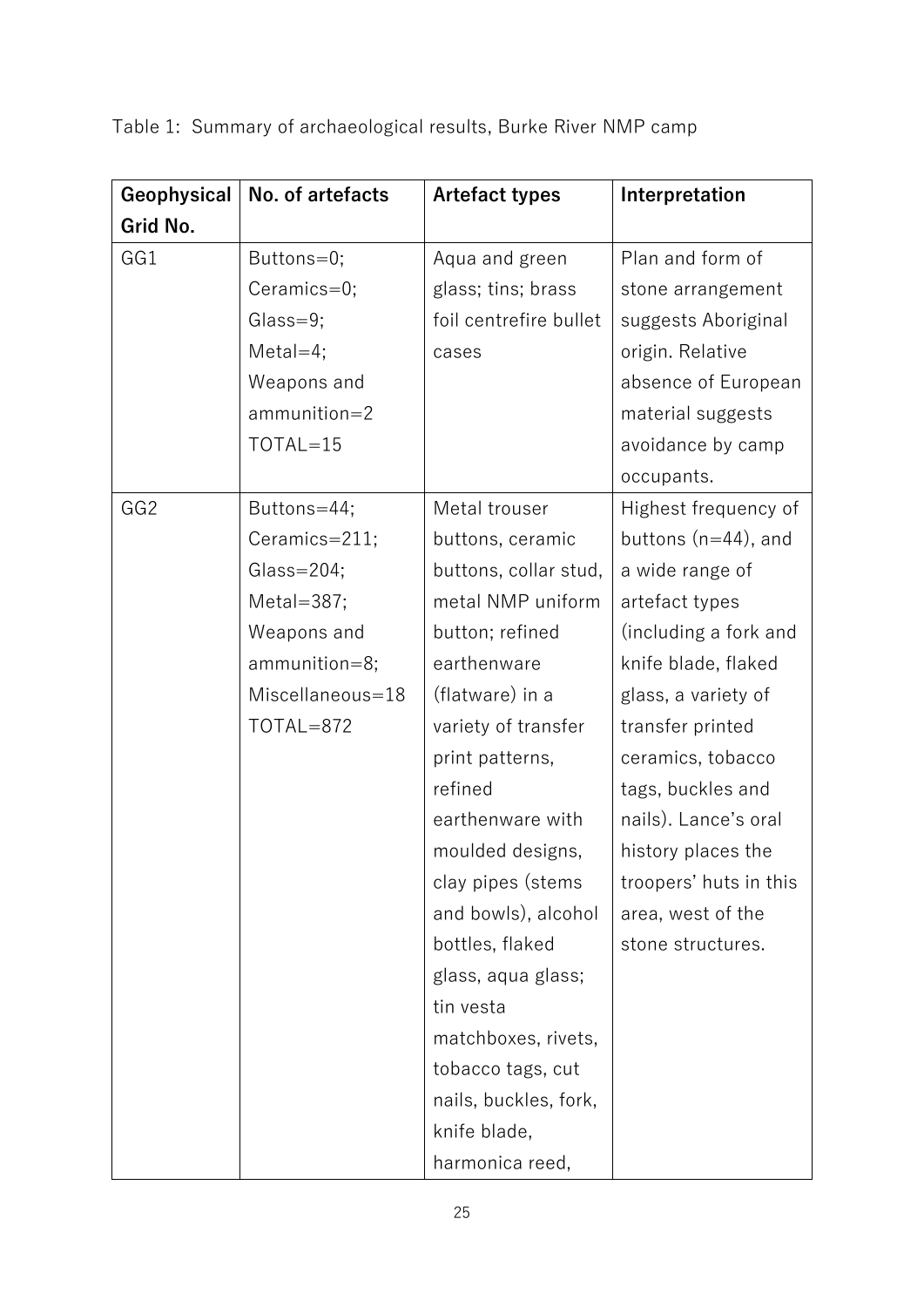|                 |                  | tins, cut nails, wire  |                           |
|-----------------|------------------|------------------------|---------------------------|
|                 |                  | nails; mussel shell,   |                           |
|                 |                  | writing slate; brass   |                           |
|                 |                  | foil centrefire bullet |                           |
|                 |                  | cases, drawn brass     |                           |
|                 |                  | bullet cases           |                           |
| GG <sub>3</sub> | Buttons=11;      | Bone; metal trouser    | Concentrated              |
| (southern       | Ceramics=14;     | buttons, ceramic       | grouping of bent,         |
| margin of       | $Glass = 318;$   | buttons, clay pipes    | structural cut nails      |
| site)           | $MetaI=81;$      | (stems and bowls);     | suggests a possible       |
|                 | Weapons and      | flaked glass,          | sixth structure,          |
|                 | ammunition=6;    | alcohol bottles        | measuring $~5m \times 7m$ |
|                 | Bone= $5$ ;      | (incl. case gin or     | (Structure C on           |
|                 | Miscellaneous=29 | Schnapps), green       | Figure 5).                |
|                 | TOTAL=383        | and aqua glass;        | Mix of materials,         |
|                 |                  | food tins,             | including flaked          |
|                 |                  | matchboxes, upper      | glass, emu and            |
|                 |                  | barrel band            | freshwater mussel         |
|                 |                  | (probably from an      | shell, food tins and      |
|                 |                  | Enfield rifle),        | matchboxes                |
|                 |                  | harmonica reed,        | suggests an activity      |
|                 |                  | buckles, cut nails,    | area possibly             |
|                 |                  | wire nails, straight   | associated with           |
|                 |                  | razor, graphite slate  | troopers.                 |
|                 |                  | pencil; emu shell,     |                           |
|                 |                  | mussel shell; brass    |                           |
|                 |                  | foil centrefire bullet |                           |
|                 |                  | cases                  |                           |
| GG4             | Buttons=2;       | Metal NMP uniform      | Furniture and             |
|                 | Ceramics=29;     | button, metal          | administration            |
|                 | Glass= $117;$    | trouser button; red    | related artefacts         |
|                 | Metal= $174$ ;   | and blue transfer      | (docket pin, key, lock    |
|                 | Weapons and      | print refined          | face) possibly            |
|                 | ammunition=17;   | earthenware,           | associated with use       |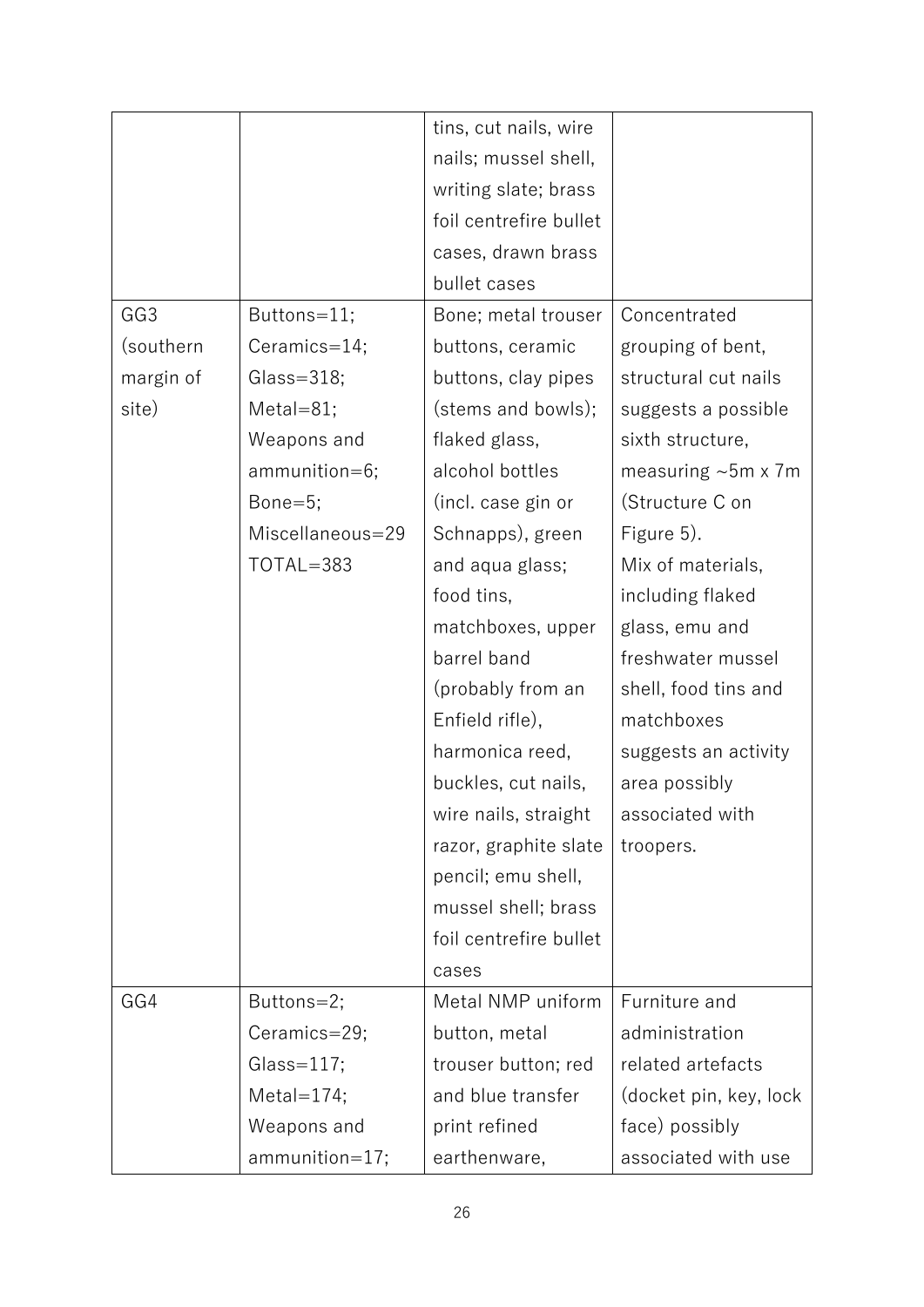|     | Miscellaneous=1  | ointment pot, clay     | of Building 1 as a     |
|-----|------------------|------------------------|------------------------|
|     | TOTAL=340        | pipe (stem), salt      | store/office and       |
|     |                  | glazed stoneware;      | officer                |
|     |                  | alcohol, aqua,         | accommodation.         |
|     |                  | cobalt and other       | Greatest diversity of  |
|     |                  | bottle glass, flaked   | ceramic decorative     |
|     |                  | glass, beads;          | types, including the   |
|     |                  | Ewbanks nail, tin      | only specialist vessel |
|     |                  | vesta matchboxes,      | types (fragment of     |
|     |                  | cut nails, wire nails, | cruet, possible        |
|     |                  | screws, tin            | chamber pot) and       |
|     |                  | washers, buckles,      | the only teacup        |
|     |                  | suspender buckle;      | fragments.             |
|     |                  | writing slate;         |                        |
|     |                  | centrefire cartridge   |                        |
|     |                  | bullet cases.          |                        |
| GG5 | Buttons=1;       | Ointment pots, salt    | No refined             |
|     | Ceramics=8;      | glaze stoneware;       | earthenware, clay      |
|     | $Glass = 61;$    | flaked glass,          | pipes, buttons,        |
|     | Metal=306;       | alcohol, green,        | personal items or      |
|     | Weapons and      | cobalt and other       | food refuse. Highest   |
|     | $ammunition = 1$ | bottle glass; rivets,  | proportion of          |
|     | TOTAL=377        | wire nails, cut nails, | pharmacy-related       |
|     |                  | food tin, buckles,     | glass and ointment     |
|     |                  | tin washers; brass     | pots.                  |
|     |                  | foil centrefire bullet | Possible utilitarian   |
|     |                  | case                   | work area associated   |
|     |                  |                        | with troopers rather   |
|     |                  |                        | than European          |
|     |                  |                        | officers. Presence of  |
|     |                  |                        | flaked bottle          |
|     |                  |                        | fragments indicates    |
|     |                  |                        | either                 |
|     |                  |                        | transference/use of    |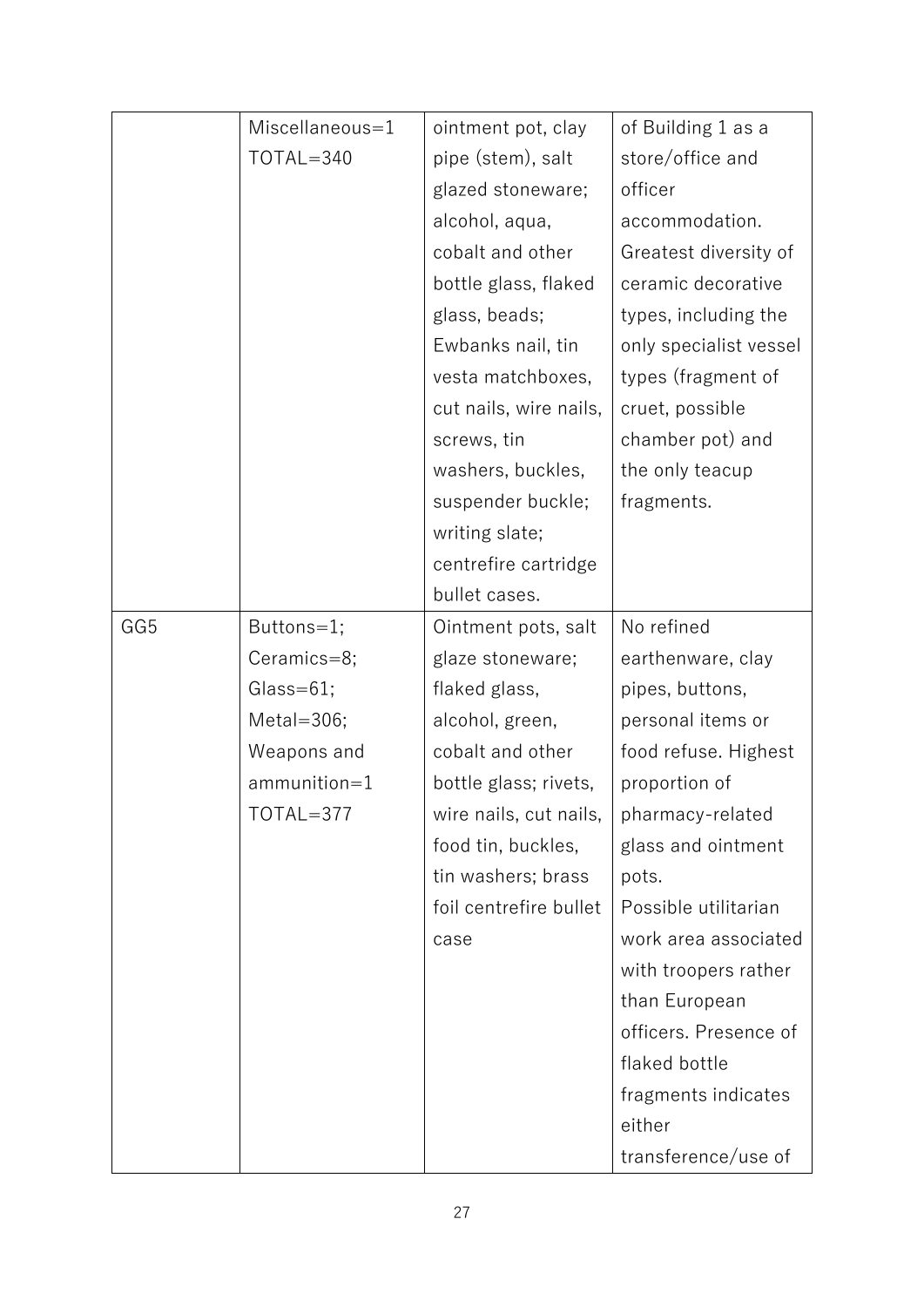|     |                |                       | flaked glass in this  |
|-----|----------------|-----------------------|-----------------------|
|     |                |                       | area or possible      |
|     |                |                       | localised knapping of |
|     |                |                       | one or more bottles.  |
| GG6 | Buttons=42;    | Metal trouser         | Highest frequency of  |
|     | Ceramics=216;  | buttons, ceramic      | clay tobacco pipe     |
|     | $Glass = 141;$ | buttons, metal        | fragments $(n=57)$ ,  |
|     | $MetaI = 36;$  | NMP uniform           | including bowls,      |
|     | Weapons and    | buttons (5); band     | mouthpieces, stems    |
|     | ammunition=11  | and rim and           | and heels from        |
|     | TOTAL=446      | transfer printed      | multiple items.       |
|     |                | refined               | Highest frequency of  |
|     |                | earthenware,          | knapped bottle glass  |
|     |                | refined               | $(n=75, or 41\%).$    |
|     |                | earthenware with      | The relatively high   |
|     |                | moulded patterns,     | frequency of small    |
|     |                | clay pipes (stems     | (well used) cores     |
|     |                | and bowls), salt      | $(n=5)$ , bodies with |
|     |                | glaze stoneware,      | bases $(n=10)$ and    |
|     |                | ointment pots;        | debitage $(n=6)$      |
|     |                | alcohol bottles,      | suggests this was a   |
|     |                | flaked glass;         | locus of knapping     |
|     |                | harmonica reed,       | activities, possibly  |
|     |                | boot heel, buckles;   | for troopers and/or   |
|     |                | brass foil centrefire | their wives. Highest  |
|     |                | bullet cases          | frequency of NMP      |
|     |                |                       | uniform buttons,      |
|     |                |                       | indicating a possible |
|     |                |                       | communal              |
|     |                |                       | recreational area     |
|     |                |                       | between the           |
|     |                |                       | structures.           |